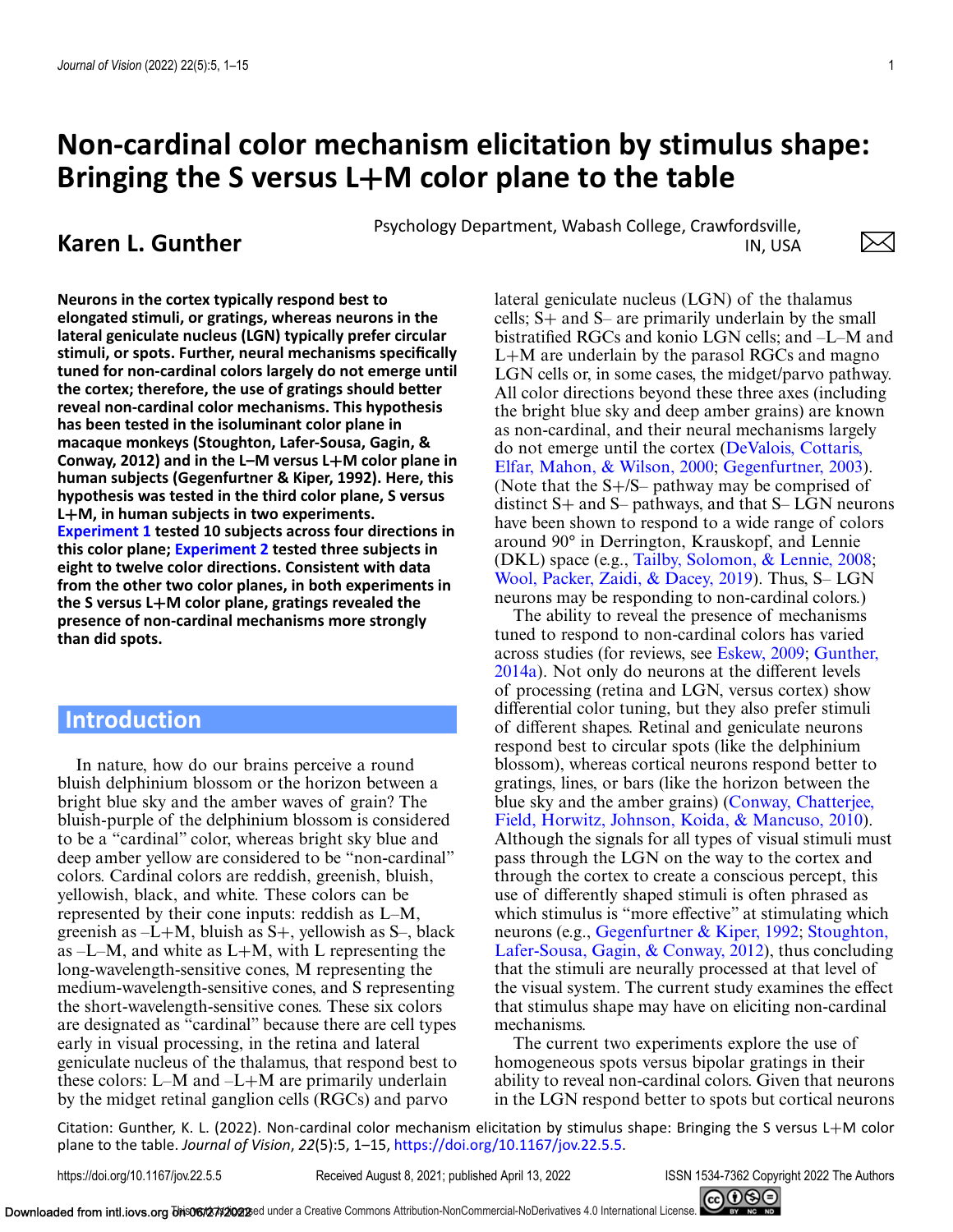<span id="page-1-0"></span>

Figure 1. DKL three-dimensional color space. Red/green is underlain by L–M cone inputs, tritan is underlain by S, and luminance is underlain by L+M. Figure was modified from [Gunther and Dobkins \(2003\).](#page-10-0)

respond better to gratings [\(Conway et al., 2010\)](#page-9-0), and that non-cardinal mechanisms mostly do not emerge [until the cortex \(](#page-10-0)[DeValois et al., 2000](#page-9-0)[;](#page-10-0) Gegenfurtner, 2003) (but cf. [Tailby et al., 2008;](#page-10-0) [Wool et al., 2019\)](#page-11-0), non-cardinal mechanisms should be more likely to be revealed with cortically stimulating gratings than with LGN-stimulating spots.

Two studies have in fact found stronger evidence for non-cardinal mechanisms when using gratings than when using spots, in two of the three planes of color space. A color space is a means to discuss color in a coherent manner. One three-dimensional representation of color space, shown in Figure 1, uses the cardinal opponent mechanisms (i.e., RGC or LGN cell preferences) as the cardinal axes: reddish/greenish is underlain by L–M, bluish/yellowish (i.e., tritan) is underlain by S, and luminance is underlain by  $L+M$ . This space is referred to as DKL space, after the pioneering work of Derrington, Krauskopf, and Lennie [\(1984\). This color space can then be sliced into three](#page-9-0) cardinal planes: L–M versus S, or isoluminant (colored in Figure 1); L–M versus L+M; and S versus L+M. In [the isoluminant plane, in macaque subjects,](#page-10-0) Stoughton and colleagues (2012) found evidence for non-cardinal mechanisms when adapting with grating stimuli but only slight evidence for non-cardinal mechanisms when adapting with full-field stimuli. Gegenfurtner and Kiper (1992) [found non-cardinal mechanisms in the L–M](#page-10-0) versus L+M color plane when measuring detection

thresholds for gratings but not when using 2°-diameter spots. To the best of the author's knowledge, the ability of spots versus gratings to reveal non-cardinal mechanisms has not yet been examined in the S versus L+[M color plane \(e.g., see relevant reviews by](#page-9-0) Eskew, 2009; [Smithson, 2014\)](#page-10-0). The S versus L+M color plane is examined in the current study.

Two studies with contradictory findings are those by [Giulianini and Eskew \(1998\)](#page-10-0) and Sankeralli and [Mullen \(1997\). In the L–M versus L](#page-10-0)+M plane, both studies found evidence only for cardinal mechanisms, whether using spots or gratings (Giulianini  $&$  Eskew, 1998) or gratings only [\(Sankeralli & Mullen, 1997\)](#page-10-0). However, both sets of authors calculated their colors in cone contrast color space rather than DKL space (Figure 1). Cone contrast space calculates colors in terms of how much each cone type is stimulated by the stimulus versus by the background color. DKL color space calculates colors in terms of how much each post-receptoral mechanism  $(L-M, S, \text{or } L+M)$ is stimulated. This difference in representation of color space can alter the apparent distinctiveness of post-receptoral mechanisms. Hansen and Gegenfurtner (2013) [point out that the stimuli used by Giulianini](#page-10-0) and Eskew, although the mechanisms appear to be quite distinct in cone contrast space, are very similar when mapped in DKL space, and all essentially only stimulate L–M. Further, when Sankeralli and Mullen replotted the data from [Gegenfurtner and Kiper \(1992\)](#page-10-0) in cone contrast space, the evidence for non-cardinal mechanisms disappeared. Thus, the interpretation of whether non-cardinal mechanisms are present can be affected by the chosen color space, aside from the stimulus type (e.g., spots versus gratings) that is used.

The current study tests the hypothesis that gratings (that cortical neurons respond particularly well to) reveal non-cardinal colors better than do spots (that particularly stimulate LGN neurons), extending the examination of this hypothesis to the S versus L+M color plane. [Experiment 1](#page-3-0) tested this hypothesis in a larger number of subjects (10), but with fewer color axes (two cardinal and two non-cardinal per color plane). [Experiment 2](#page-5-0) tested this hypothesis in fewer subjects (three), but with eight  $(n = 2$  subjects) or 12 ( $n = 1$  subject) color axes per color plane.

# **Methods**

The existence of separate mechanisms underlying different non-cardinal color axes was determined using noise masking, a common technique for [studying non-cardinal mechanisms \(Eskew, Newton,](#page-9-0) & Giulianini, 2001; [Gegenfurtner & Kiper, 1992;](#page-10-0) [Gunther, 2014a;](#page-10-0) [Gunther & Downey, 2016;](#page-10-0) Hansen & Gegenfurtner, 2006; [Hansen & Gegenfurtner, 2013;](#page-10-0) [Li](#page-10-0)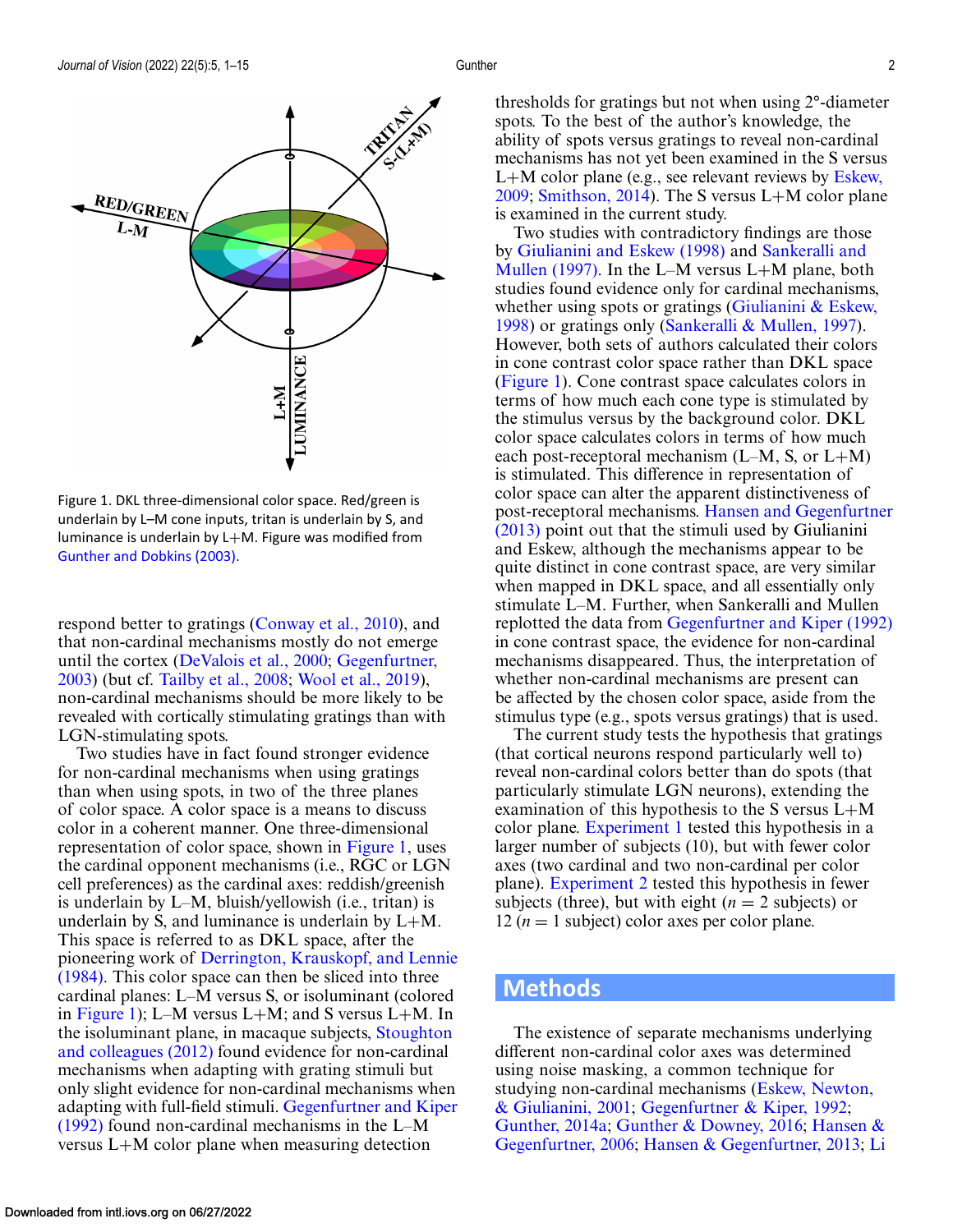[& Lennie, 1997\)](#page-10-0). In this technique, the spot or grating stimuli are presented in a field of pixelated noise. Noise masking reveals separate non-cardinal mechanisms if the contrast threshold to detect a stimulus when embedded in aligned noise is higher than when that same stimulus is embedded in orthogonal noise. Aligned noise is noise from the same color axis as the stimulus (e.g., 45° S versus L+M non-cardinal stimulus and noise, which appears as intense-bluish/dim-yellowish). Orthogonal noise is noise from the opposite color axis as the stimulus (e.g.,  $135^{\circ}$  S versus L+M non-cardinal noise with the 45 $\degree$  S versus L+M non-cardinal stimulus; 135° appears intense-yellowish/dim-bluish).

The logic underlying the use of noise masking to study non-cardinal mechanisms is as follows. If separate neural mechanisms exist for the 45° and 135° non-cardinal stimuli, then the 45° mechanism would fire preferentially in response to the 45° stimulus, whereas the 135° mechanism would fire preferentially in response to the 135° noise. As far as the 45° mechanism is concerned, no noise is present (or very little, if the mechanisms and stimuli are not perfectly orthogonal), and the contrast required to detect the 45° stimulus would be low. On the other hand, if there are not specific mechanisms to detect the 45° and 135° non-cardinal mechanisms, then we are using the underlying cardinal mechanisms (e.g., S and  $L+M$ ) to detect both the 45° and the 135° stimuli. In the case of detection by the cardinal mechanisms, the 45° non-cardinal stimulus and the 135° non-cardinal noise would both stimulate the S and L+M cardinal mechanisms, and the contrast of the 45° non-cardinal stimulus would have to be increased in order for its neural response to be "louder" than the neural response to the 135° non-cardinal noise, allowing the stimulus to be detected. Thus, the existence of independent non-cardinal mechanisms is determined by whether the detection of the 45° non-cardinal stimulus is affected more by the 45° non-cardinal noise than by the 135° non-cardinal noise. (Even if the orthogonal noise is not perfectly orthogonal to the neural mechanism that is detecting the stimulus, separate non-cardinal mechanisms are revealed when orthogonal, or nearly orthogonal, noise raises the stimulus threshold by less than does the aligned noise.)

#### **Subjects**

In [Experiment 1,](#page-3-0) 10 subjects were tested, one female subject (48 years old) and nine male subjects (mean age  $20.11 \pm 1.45$  years). Note that Wabash College has an all-male student body. Thus, the only female subject is the author. In [Experiment 2,](#page-5-0) subject KLG (51 years old) participated again, plus two new male subjects (18 and 21 years old). For both experiments, normal color vision was verified by the Farnsworth-Munsell 100-Hue test (FM100). Error scores up to 100 are considered to reflect normal color vision; a stricter maximum error score of 50 was used in these studies. One subject in the S versus L+M color plane in [Experiment 1](#page-3-0) exceeded this threshold, with an overall error score of 88. However, his error score on the blue/yellow FM100 caps [\(Smith, Pokorny, & Pass, 1985\)](#page-10-0) was 11, but his error score on the red/green caps was 77. This study was approved by the Wabash College Institutional Review Board, and all subjects gave written informed consent. The protocol conforms to the tenets of the Declaration of Helsinki.

#### **Apparatus**

In [Experiment 1,](#page-3-0) stimuli were programmed in MATLAB (The MathWorks, Natick, MA), interfaced with the ViSaGe visual stimulus generator (Cambridge Research Systems, Rochester, UK) and presented on a 20-inch NEC MultiSync FP2141SB monitor (100-Hz refresh rate,  $1024 \times 768$ -pixel resolution; NEC Corporation, Tokyo, Japan). The calibration of the monitor was verified with a PR-655 Spectroradiometer (PhotoResearch, Syracuse, NY) or a ColorCAL (Cambridge Research Systems) each day on which a subject was tested, following a warm-up of at least 20 minutes with full screen gray at  $24$  cd/m<sup>2</sup>. Any day on which the luminance values of the S+ and S– phases of the stimulus (at full contrast) were off by more than  $\pm 2\%$  Michelson contrast—(LUM<sub>S+</sub>  $– LUM<sub>S–</sub>)/(LUM<sub>S+</sub> + LUM<sub>S–</sub>)$ —the monitor was recalibrated by linearizing the voltage/luminance relationship independently for each of the three phosphors (red, green, and blue), using the Gamma Correction System and a ColorCAL (both, Cambridge Research Systems). The Cambridge Research Systems MacLeod-Boynton color space was used. This color space uses the [Smith and Pokorny \(1975\)](#page-10-0) cone fundamentals and transform matrices from Travis [\(1991\). Subjects responded using a CB6 Push Butt](#page-11-0)on Response Box (Cambridge Research Systems).

Between [Experiments 1](#page-3-0) and [2](#page-5-0) new lab equipment was purchased, and the old equipment was retired. Thus, in [Experiment 2,](#page-5-0) stimuli were again programmed in MATLAB but were presented on a Cambridge Research Systems Display++ 32-inch LED-backlit LCD monitor in ViSaGe mode (100-Hz refresh rate,  $1440 \times 1080$  usable pixel resolution corresponding to  $524 \times 393$  mm). The Display + + continuously measures and maintains its luminance output. The monitor was allowed to warm up for at least 30 minutes with full screen white at  $60 \text{ cd/m}^2$ .

For all phases of both experiments, subjects viewed the stimuli binocularly. Testing took place in a dark windowless room, with subjects' heads placed in a chin rest situated 57 cm from the monitor. Subjects were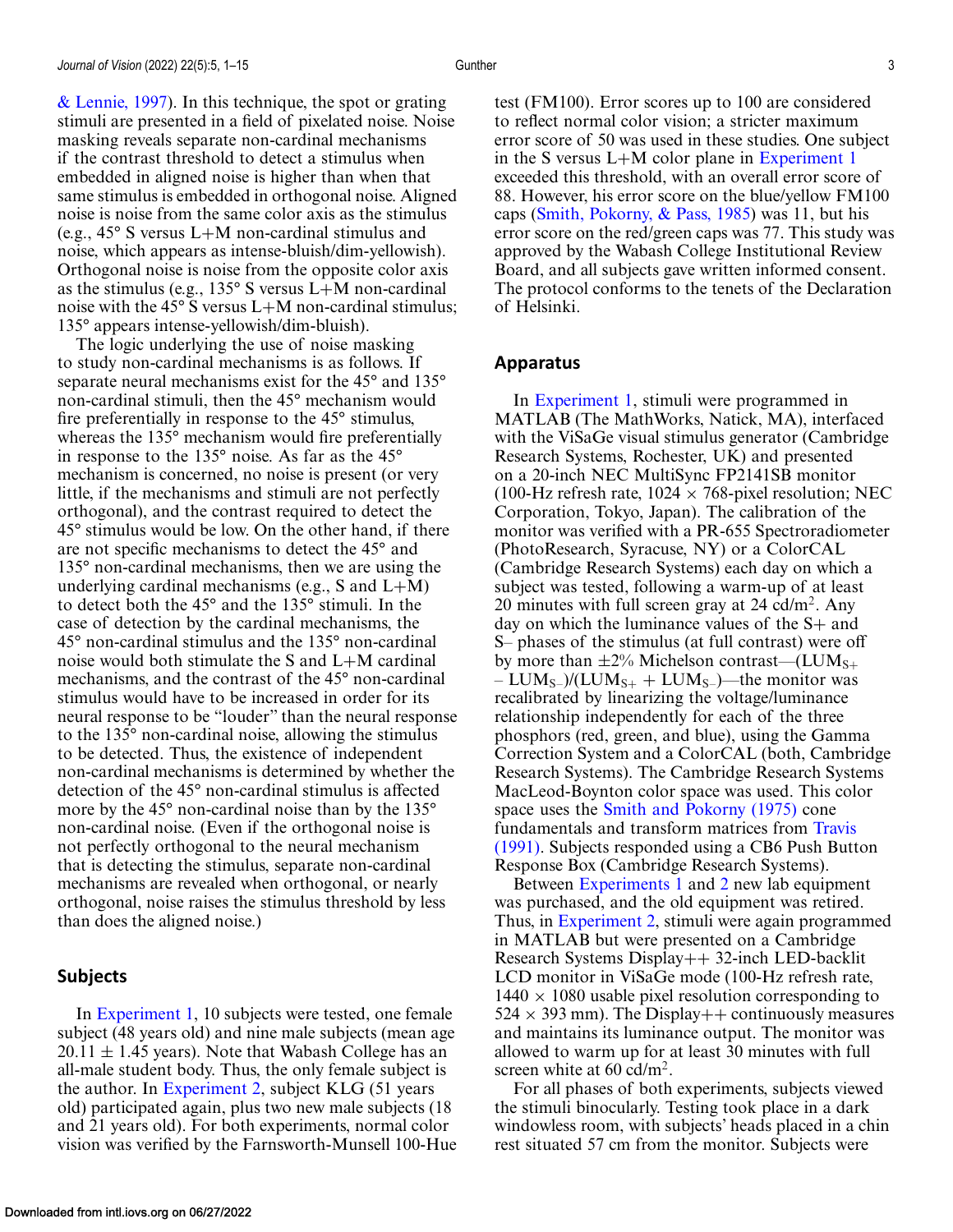## <span id="page-3-0"></span>**Public registration**

Experiment 1 was registered with the Open Science Framework [\(https://cos.io/prereg/\)](https://cos.io/prereg/) before data collection had been completed but after four subjects were tested for pilot data for a grant proposal to the National Science Foundation. In the pre-registration, the author proposed analyzing the data via two-way analyses of variance (ANOVAs) in each color plane (stimulus type  $\times$  cardinal/non). The author hypothesized an interaction where gratings should yield evidence for separate mechanisms (aligned/orthogonal threshold ratios  $>1$ ) for the cardinal and non-cardinal colors, but spots should only do so for cardinal colors; however, on further thought, a more direct test was chosen: one-sample *t*-tests of threshold ratios against 1. In addition, the threshold ratios for spots versus gratings were compared for the non-cardinal colors in paired *t*-tests to determine if the gratings do yield higher threshold ratios, as hypothesized. These are the analyses that are presented in this paper. De-identified data for Experiment 1 and graphs of individual subjects' data for [Experiment 2](#page-5-0) are available at [https://osf.io/ag8vr/.](https://osf.io/ag8vr/) [Experiment 2](#page-5-0) was not pre-registered.

### **Individualization of stimulus parameters**

Three aspects of the stimuli were individualized for each subject: (1) the luminance ratio of the two phases of the isoluminant S-axis stimuli, (2) the threshold contrasts of each mask, and (3) the orientation of the non-cardinal stimuli in equal threshold space.

Aspects of the visual system are known to vary across people with normal color vision, which can introduce variability in how sensitive people are to different colors. For example, macular pigment, located around the fovea of the retina, preferentially absorbs wavelengths below 520 nm and varies across subjects [\(Bone, Landrum, & Cains, 1992;](#page-9-0) Wooten & Hammond, [2005\); thus, it can differentially impact the relative](#page-11-0) luminance values of the S+ and S– phases of the gratings. Due to these individual differences, use of the same stimuli across all subjects would introduce luminance artifacts in the stimuli, making the cardinal S stimuli actually slightly non-cardinal (i.e., not bluish/yellowish but rather intense-bluish/dim-yellowish or intense-yellowish/dim-bluish). Thus, to avoid luminance artifacts, the S+ and S– phases were set to be isoluminant via heterochromatic flicker photometry [\(Ives, 1912\)](#page-10-0) for each subject individually (see Determining isoluminance sections, below).

A second aspect of the visual system that can vary in sensitivity across subjects is the neural pathways that underlie the detection of  $S$  and  $L+M$ . Activities such as playing action video games can improve contrast sensitivity and thus introduce variability in sensitivity across subjects [\(Li, Polat, Makous, & Bavelier, 2009\)](#page-10-0). To ensure that these two stimuli were equally salient, thresholds to detect both cardinal color axes (S and L+M) were determined for each subject. Noise masks were then presented at multiples of each subject's threshold to detect each color (see Determining contrast thresholds sections, below).

The non-cardinal colors were also individualized for each subject, by creating them in equal threshold space, as we [\(Gunther, 2014a;](#page-10-0) [Gunther, 2014b;](#page-10-0) Gunther & Dobkins, 2003; [Gunther & Downey, 2016\) and](#page-10-0) [others \(Krauskopf & Gegenfurtner, 1992;](#page-10-0) Krauskopf, Wu, & Farell, 1996; [Li & Lennie, 1997;](#page-10-0) Webster & [Mollon, 1994\) have done before \(see Individualizing](#page-11-0) non-cardinal colors section, below).

# **Experiment 1**

### **Determining isoluminance**

#### *Stimuli*

The stimuli used to determine isoluminance were vertically oriented sine-wave Gaussian-filtered gratings  $(SD = 1)$ , with 8° visual angle diameter. The spatial frequency was 0.5 cycles/degree (c/deg) and temporal frequency was 5 Hz (counterphase flicker). The spatial frequency was halfway between the 0 c/deg of the [spot stimuli and the 1 c/deg of the gratings;](#page-9-0) Dobkins, Gunther, and Peterzell (2000) found that spatial frequency does not alter isoluminance settings within this range. For the isoluminance settings, the contrast of the  $S + / S$ – gratings was set to 40% maximum on the monitor, the contrast used in Gunther and Downey [\(2016\). The background was a gray of the mean](#page-10-0) chromaticity and luminance for all stimuli. The same background was used in all paradigms (determining isoluminance, contrast threshold, noise masking). A black fixation dot (0.2° diameter) remained visible for the duration of the experiment. The fixation dot and the grating were centered on the monitor. The stimuli were [created in MacLeod-Boynton color space \(MacLeod &](#page-10-0) Boynton, 1979). The color coordinates for the cardinal colors are shown in [Table 1.](#page-4-0) Rods are unlikely to have contributed to the perception of the stimuli used in this experiment, as the stimuli were presented foveally where there are fewer rods, and stimuli of the same luminance were shown to not contribute substantially to the results of [Dalhaus and Gunther \(2012\),](#page-9-0) even in the periphery where rods are more plentiful.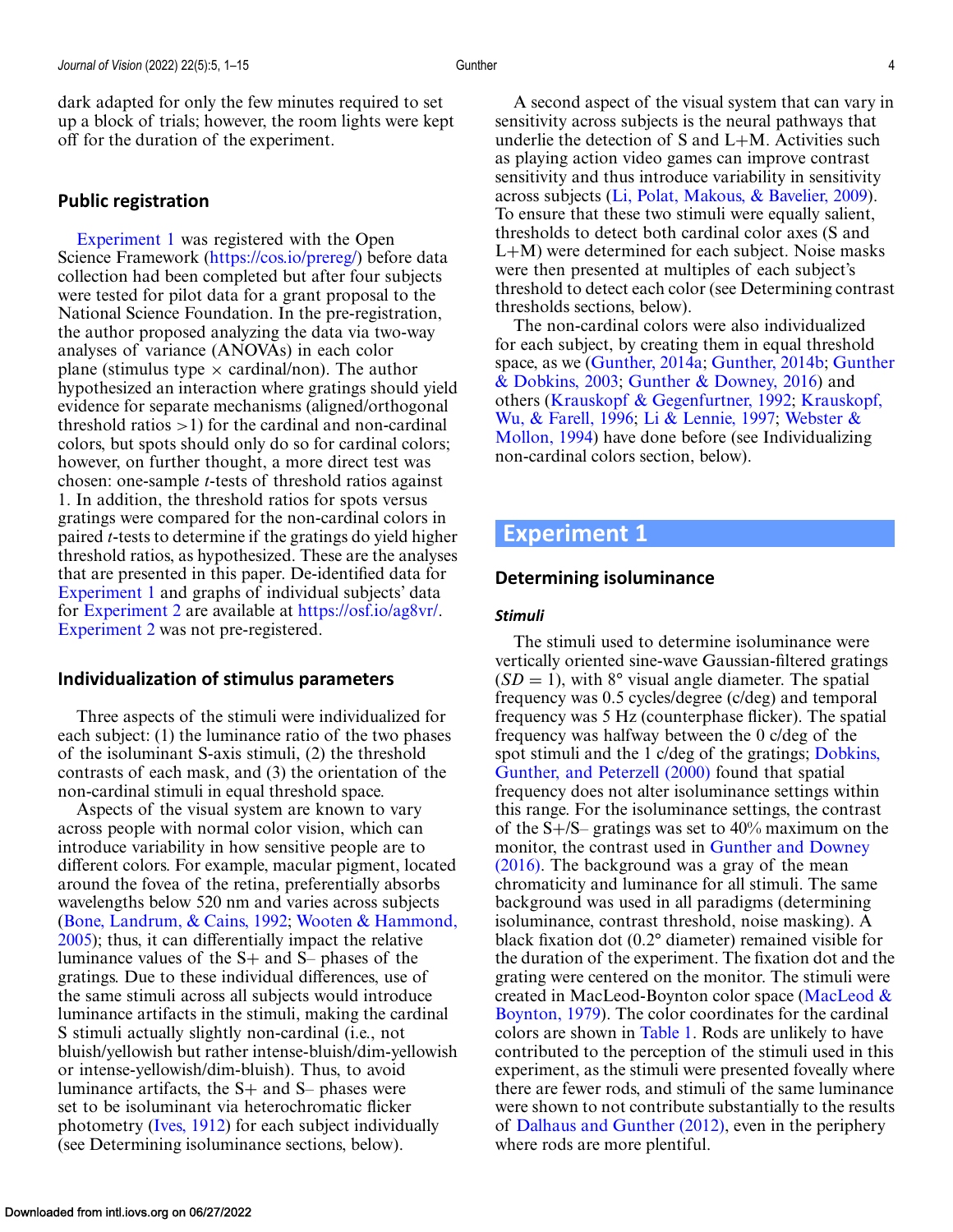#### <span id="page-4-0"></span>*Procedure*

Heterochromatic flicker photometry (HFP) (Ives, [1912\) was used to set the stimuli to be isoluminant.](#page-10-0) Subjects adjusted the luminance of the two phases of the stimulus (e.g.,  $S+$  and  $S-$ ) until the flicker appeared minimal (the stimuli could have appeared to disappear, leaving only the mean gray background visible; the flicker could have appeared to slow; or the stimuli could have appeared to shrink). Minimal flicker occurs when the two phases are equal in luminance. Buttons on the CB6 Push Button Response Box allowed for coarse (0.5% Michelson contrast) or fine (0.1% Michelson contrast) adjustments. As the subject increased the luminance of one phase, the other decreased by the same amount, keeping the mean luminance equal to the background, at 24 cd/m<sup>2</sup>. A separate CB6 button was used to enter the response. Subjects completed 20 trials for each color axis. Outliers (defined as Michelson settings more than 2.5 of the subject's standard deviation away from the subject's mean) were removed. If the standard deviation of the Michelson contrast of the settings was still greater than 5%, more trials were run until the most recent 20 trials met the criterion. The average isoluminance value was calculated on only the most recent 20 trials. All remaining portions of the experiment were conducted with stimuli presented at each subject's individually determined isoluminant point.

#### **Determining contrast thresholds**

#### *Stimuli*

Contrast thresholds were determined using both 8°-diameter 1 c/deg sine-wave Gaussian-filtered gratings and an 8°-Gaussian spot. The gratings were presented for 2 seconds, ramping on and off in contrast to avoid sharp temporal edges. The stimuli appeared 2° either left or right of a centrally located fixation dot (black, 0.2° diameter). In the noise masking paradigm below, the stimulus and the noise mask were presented on alternate refreshes of the monitor. This halved the contrast of the stimuli. Therefore, the contrast thresholds were determined in the presence of a "mask"

| Color            | S     | M-L   | Luminance $(cd/m^2)$ |  |  |
|------------------|-------|-------|----------------------|--|--|
| $S+$ (bluish)    | 0.028 | 0.335 | 24                   |  |  |
| S-(yellowish)    | 0.004 | 0.335 | 24                   |  |  |
| $-(L+M)$ (black) | 0.016 | 0.335 | 2                    |  |  |
| $L+M$ (white)    | 0.016 | 0.335 | 46                   |  |  |
| Gray background  | 0.016 | 0.335 | 24                   |  |  |

Table 1. MacLeod–Boynton color space coordinates of cardinal stimuli, [Experiment 1.](#page-3-0)

of the background gray color; this mask was not readily apparent, but it did reduce the contrast the same amount as the real noise masks did, so the contrasts determined here transferred to the noise masking paradigm below. Contrast thresholds were determined for the two cardinal axes:  $S$  and  $L+M$  (see Table 1 for color coordinates).

#### *Procedure*

Three hundred trials were presented for each color axis tested: 30 trials at each of 10 contrasts. Contrasts [were chosen to bracket the average threshold;](#page-9-0) Blake and Sekuler (2006) recommended at least 20 trials per contrast. Subjects initiated each trial. One stimulus, at one contrast, appeared for 2 seconds at one location (left or right of fixation), randomly chosen. The subject then reported whether the stimulus was on the left or right. Subjects were allowed a few practice trials until they felt comfortable with the task, then the 300 trials were started. Feedback was not given. After the block of trials was complete, the 75% contrast threshold was determined using a 10-point sigmoidal best-fitting function. Each color axis was presented in a separate block of trials.

#### **Individualizing non-cardinal colors**

When the contrast thresholds for the cardinal stimuli (S and L+M) had been determined, the non-cardinal colors were set to be halfway (45° and 135° in color space) between the cardinal axes in equal threshold space; see [Appendix A](#page-11-0) for details. This ensures that if the non-cardinal colors are detected not by specific non-cardinal mechanisms but instead by the cardinal mechanisms then the stimuli would equally stimulate the two neighboring cardinal mechanisms.

#### **Noise masking**

#### *Stimuli*

The target stimuli were either 8°-diameter Gaussian spots, or 8°-diameter Gabor gratings of 1 c/deg spatial frequency. The value of 1 c/deg for the grating stimulus was chosen to be intermediate between the 0.5 c/deg of [Stoughton et al. \(2012\)](#page-10-0) and the 1.2 c/deg of [Gegenfurtner and Kiper \(1992\)](#page-10-0). The stimuli flickered at 5 Hz between the two endpoints of the color axis being tested (e.g., S+ and S–). The stimuli appeared centered 2° either left or right of the centrally located fixation dot (black, 0.2° diameter), as they were for determining contrast thresholds.

The noise mask consisted of a  $20^{\circ} \times 10^{\circ}$  horizontal rectangle (centered on fixation), filled with  $0.2^{\circ} \times$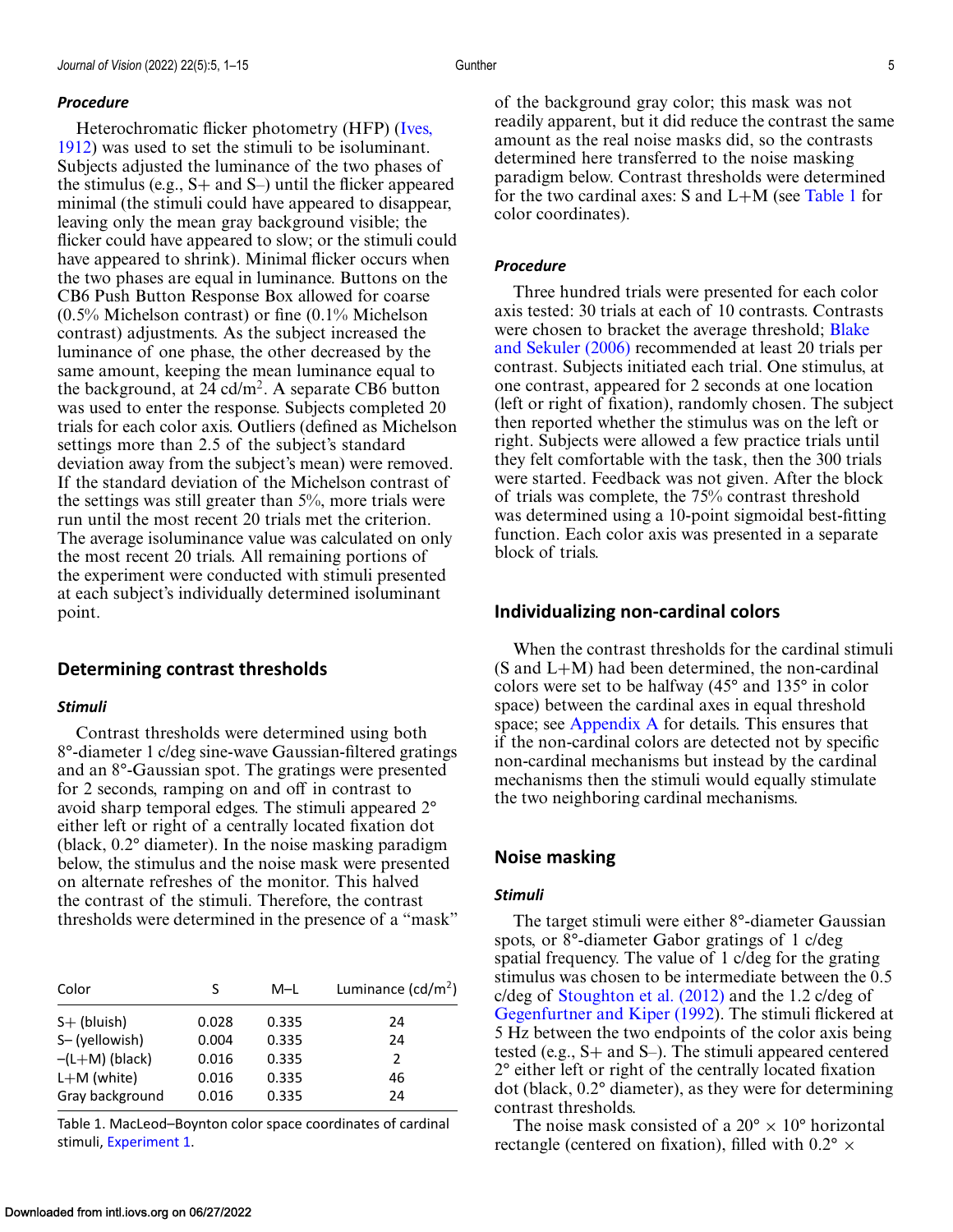<span id="page-5-0"></span>0.2° square dots of white noise varying between the two endpoints of the color axis being tested. The counterphase of the dots flickered at a rate of 5 Hz. The locations of the noise dot contrasts were re-randomized on each trial. The mask contrast was set to 5 times the subject's threshold to detect that color axis (see Determining contrast thresholds sections, above). The noise mask remained visible for the duration of the block of 300 trials.

The target stimulus and the noise mask were interleaved on alternating refreshes of the monitor. At a refresh rate of 100 Hz, the target and noise stimuli appeared to coexist.

#### *Procedure*

Thresholds to detect stimuli, when embedded in aligned or orthogonal noise, were determined as described above for the procedure for determining contrast thresholds. Sixteen noise-masked thresholds were determined. The four color axes (S and L+M cardinal and 45° and 135° non-cardinal) were presented in aligned noise (e.g., S stimulus in S noise) or in orthogonal noise (e.g., S stimulus in L+M noise). Note that cardinal stimuli were only presented in cardinal noise, and non-cardinal stimuli were only presented in non-cardinal noise. These eight stimuli (four color axes, presented in both aligned and orthogonal noise) were presented both as spots and as gratings. These 16 stimulus conditions were presented in random order in separate blocks.

# **Experiment 2**

Experiment 2 tested the same two cardinal and two 45° non-cardinal masks per color plane as in [Experiment 1.](#page-3-0) Here, multiple stimulus directions were tested in each mask. Subject KLG was tested in 12 stimulus directions spaced at 15° increments in each color plane. Subjects IT and NHJ were tested in eight stimulus directions spaced at 22.5° increments. The change in equipment between [Experiments 1](#page-3-0) and 2 necessitated a change in color space and thus how the stimuli were set up. The specifics of creating the stimuli for Experiment 2 are explained in [Appendix B.](#page-11-0)

# **Results**

#### **Experiment 1**

Evidence of independent, orthogonal mechanisms is indicated by a larger masking effect with aligned noise (e.g., S stimulus in S noise) than the masking



Figure 2. Results from [Experiment 1.](#page-3-0) Data for cardinal stimuli are shown in black (averaged across the two cardinal stimuli), and those for non-cardinal stimuli are shown in gray (averaged across the two non-cardinal stimuli). Aligned/orthogonal ratios for spots are plotted along the *x*-axis and for gratings along the *y*-axis. Spot data to the right of the solid red line or grating data above the solid red line indicate evidence for separate underlying mechanisms (aligned/orthogonal ratio  $> 1.0$ ). Symbols above the black dashed line indicate stronger evidence for non-cardinal mechanisms when using gratings than when using spots.

caused by the orthogonal noise (e.g., S stimulus in L+M noise). This would be shown by the symbols in Figure 2 being greater than 1.0. This is hypothesized to be the case for the cardinal stimuli (black symbols to the right and above the solid red lines) for both the spots and the gratings, and for the non-cardinal stimuli with the gratings (gray symbols above the solid red horizontal line). The non-cardinal spots (gray symbols plotted along the *x*-axis) should in particular stimulate LGN mechanisms [\(Conway et al., 2010\)](#page-9-0), where primarily only cardinal mechanisms are known to exist [\(Gegenfurtner, 2003\)](#page-10-0) (but c.f. [Tailby et al., 2008;](#page-10-0) Wool [et al., 2019\). Thus, both aligned and orthogonal noise](#page-11-0) should tap both cardinal mechanisms, causing the same amount of interference. This means that thresholds for non-cardinal spots in aligned and orthogonal noise are expected to be similar, yielding a ratio of close to 1.0 in Figure 2 (gray symbols clustering around the solid red vertical line).

In the S versus  $L+M$  color plane (the color plane where, to the best of the author's knowledge, this question has not yet been addressed), the results are mostly consistent with the hypothesis. The non-cardinal spot stimulus mean  $(1.24 \pm 0.16)$ ; gray symbols plotted along the *x*-axis) is significantly greater than 1.0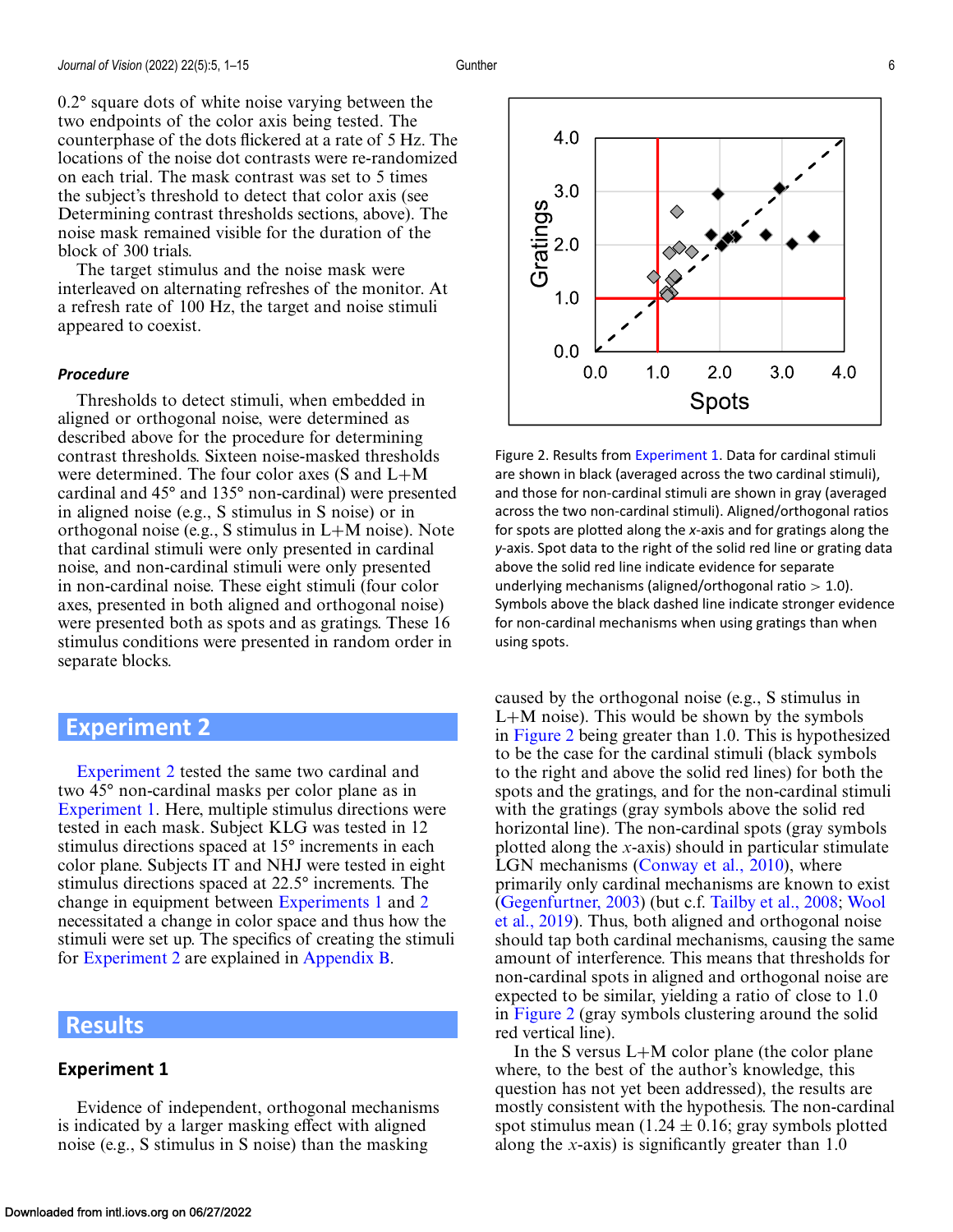<span id="page-6-0"></span>

Figure 3. Data for [Experiment 2.](#page-5-0) Each graph represents a different mask. Radial lines represent  $0.5\times$  baseline threshold. Dotted red lines represent spot stimuli, and solid red lines represent grating stimuli, all plotted as weighted group averages (see text). Straight black lines represent the direction of the mask.

 $[t(9) = 4.773; p = 0.001; \text{ Cohen's } d = 1.51; 95\%$ confidence interval (CI) on the difference from 1.0, 0.13–0.35], largely because of the small variability. The non-cardinal grating stimulus mean  $(1.57 \pm 0.50; \text{gray})$ symbols plotted along the *y*-axis) is also significantly greater than 1.0  $[t(9) = 3.644; p = 0.005; \text{Cohen's } d =$ 1.15; 95% CI on the difference from 1.0, 0.22–0.93]. A paired *t*-test on the non-cardinal spot versus grating data shows that the mean for the grating stimuli is not significantly greater than the mean for the spot stimuli  $[t(9) = 2.379; p = .041; \text{ Cohen's } d = 0.75; 95\% \text{ CI on}$ 

the difference between the means, 0.016–0.65], when factoring in a Bonferroni correction for three *t*-tests (Bonferroni corrected  $\alpha = 0.0167$ ). As can be seen in [Figure 2,](#page-5-0) a number of the gray non-cardinal symbols do cluster around the spot-equals-grating black dashed line, with a few above the line. In this color plane, there is thus a trend toward gratings showing stronger evidence for non-cardinal mechanisms than the spots do. Note that *t*-tests were conducted rather than two-way ANOVAs because the *t*-tests can pinpoint the comparisons of interest to the research questions.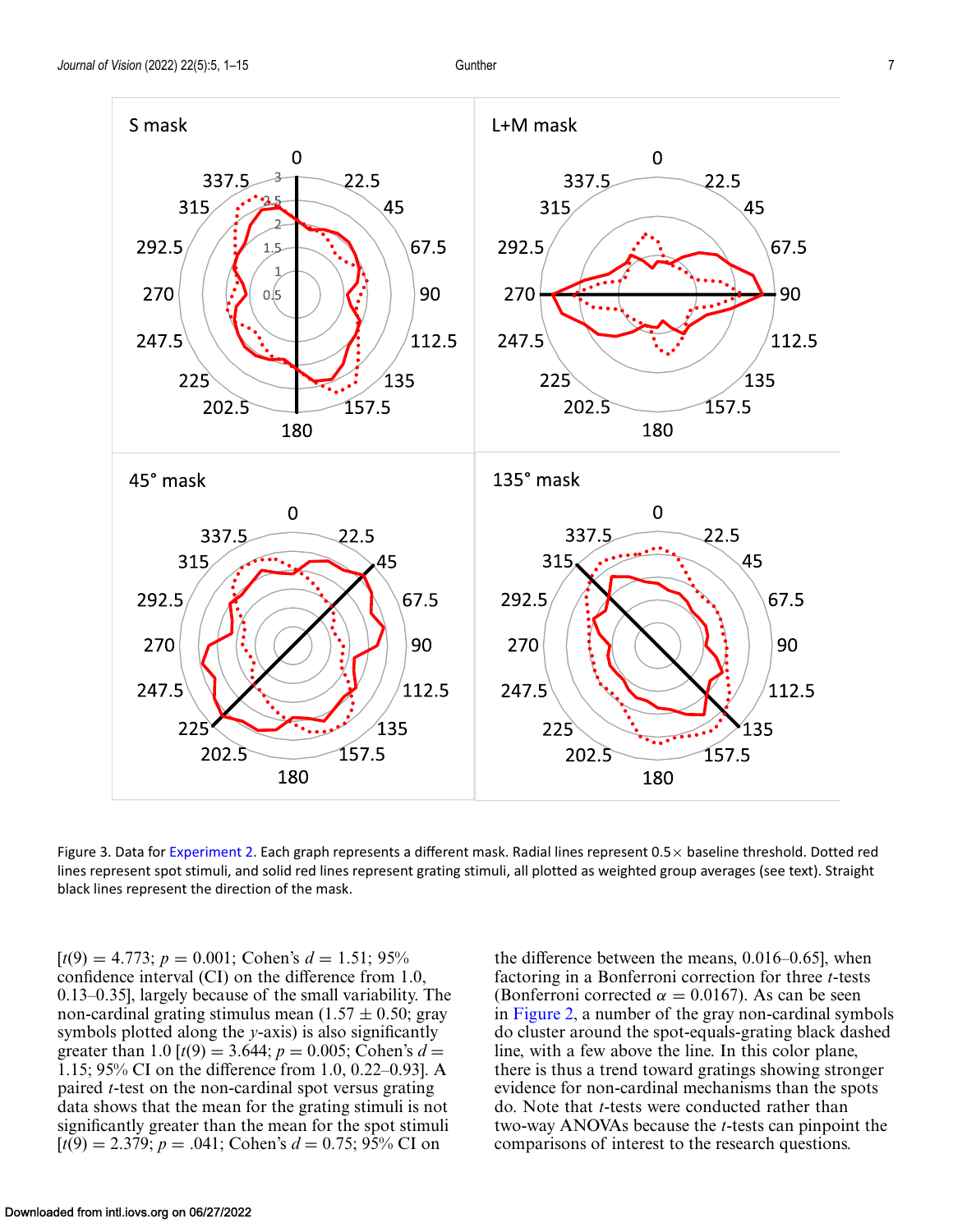

Figure 4. Results for [Experiment 2,](#page-5-0) as plotted for [Experiment 1](#page-3-0) in [Figure 2.](#page-5-0)

Given that there is ample evidence that there are separate mechanisms underlying the three cardinal axes (e.g., [Derrington et al., 1984;](#page-9-0) Krauskopf, Williams, & [Heeley, 1982\), it was expected that the cardinal stimuli](#page-10-0) would yield threshold ratios  $> 1$  for both spots and gratings. This is in fact the case, with the cardinal threshold ratios (black symbols in [Figure 2\)](#page-5-0) yielding  $t(9) = 8.245$ ,  $p < 0.001$  for spots and  $t(9) = 10.815$ , *p* < 0.001 for gratings. In addition, the paired *t*-tests  $[t(9) = 0.842, p = 0.422]$  do not show a preference for gratings; this is also shown in [Figure 2,](#page-5-0) where the black symbols are more evenly spread on either side of the spot-equals-grating black dashed line. Statistics were not performed for [Experiment 2](#page-5-0) given the small sample size, but the black symbols in Figure 4 are also above and to the right of the solid red lines, indicating aligned/orthogonal ratios greater than 1.0, but on both sides of the spot-equals-grating black dashed line, indicating separable mechanisms with either stimulus type.

#### **Experiment 2**

The data for [Experiment 2](#page-5-0) are shown in [Figures 3](#page-6-0) and 4. In [Figure 3,](#page-6-0) different masks are shown in each separate graph. Data are plotted as the ratio of the threshold to detect that particular stimulus on that particular mask (e.g., S grating on S mask) divided by the threshold to detect that same stimulus (e.g., S grating) on the gray mask. The red lines represent a

smoothed, weighted average: the average threshold ratio (across all three subjects) to detect that stimulus (e.g., S grating in S mask), weighted as 1.0, averaged with half-weighting of the average threshold ratios for the neighboring two stimuli (e.g., 165° and 15° gratings, also in the S mask). Graphs of individual subject data can be found at [https://osf.io/ag8vr/.](https://osf.io/ag8vr/)

Although the data are noisy with only three subjects, a pattern similar to that seen in [Experiment 1](#page-3-0) can be seen here. Cardinal masking (top two rows in Figure [3\) is stronger for aligned than orthogonal masking](#page-6-0) (vertical elongation of data in S mask graph, horizontal elongation in L+M mask graph). For the 135° non-cardinal S versus L+M mask, the oblong of data for the grating stimuli (solid red line) is oriented in the 135°/315° direction and is thinner than is the oblong of data for the spot stimuli (dotted red line). For the 45° non-cardinal S versus L+M mask, the grating data look good, but the spot data are oriented in the opposite direction (oriented in the 135° direction rather than the 45° direction).

In Figure 4, for cross-experiment comparisons, the data for [Experiment 2](#page-5-0) are plotted as they were for [Experiment 1](#page-3-0) in [Figure 2.](#page-5-0) This graph plots just the cardinal and the two 45° non-cardinal color directions. The data nicely fit the hypothesis, with an aligned/orthogonal ratio essentially at 1.0 (1.05  $\pm$  0.26) for the non-cardinal spots (gray symbols plotted along the *x*-axis), and  $>1.0$  (1.51  $\pm$  0.76) for the gratings (gray symbols plotted along the *y*-axis). All of the non-cardinal gray symbols are above the spot-equals-grating black dashed line, indicating that the aligned/orthogonal ratios are higher for gratings than for spots, in accordance with the hypothesis.

# **Discussion**

To a large extent, the data support the hypothesis that gratings should better reveal non-cardinal mechanisms than spots do. To the best of the author's knowledge, this is the first time this question has been addressed in the S versus L+M color plane. The threshold ratio for the non-cardinal gratings was significantly greater than 1.0 in [Experiment 1](#page-3-0) (with very similar results in [Experiment 2;](#page-5-0) 1.57 in [Experiment 1](#page-3-0) and 1.51 in [Experiment 2\)](#page-5-0). Although the mean aligned/orthogonal threshold ratio was only slightly greater than 1.0 for the non-cardinal spots in [Experiment 1,](#page-3-0) it was significantly so, because of the extremely small variability across subjects. The non-cardinal spot mean was lower in [Experiment 2](#page-5-0) (1.24 in [Experiment 1](#page-3-0) versus 1.05 in [Experiment 2\)](#page-5-0). Although the aligned/orthogonal ratio was higher for gratings than spots in [Experiment 1,](#page-3-0) it was not significantly so when a Bonferroni correction for multiple tests was factored in.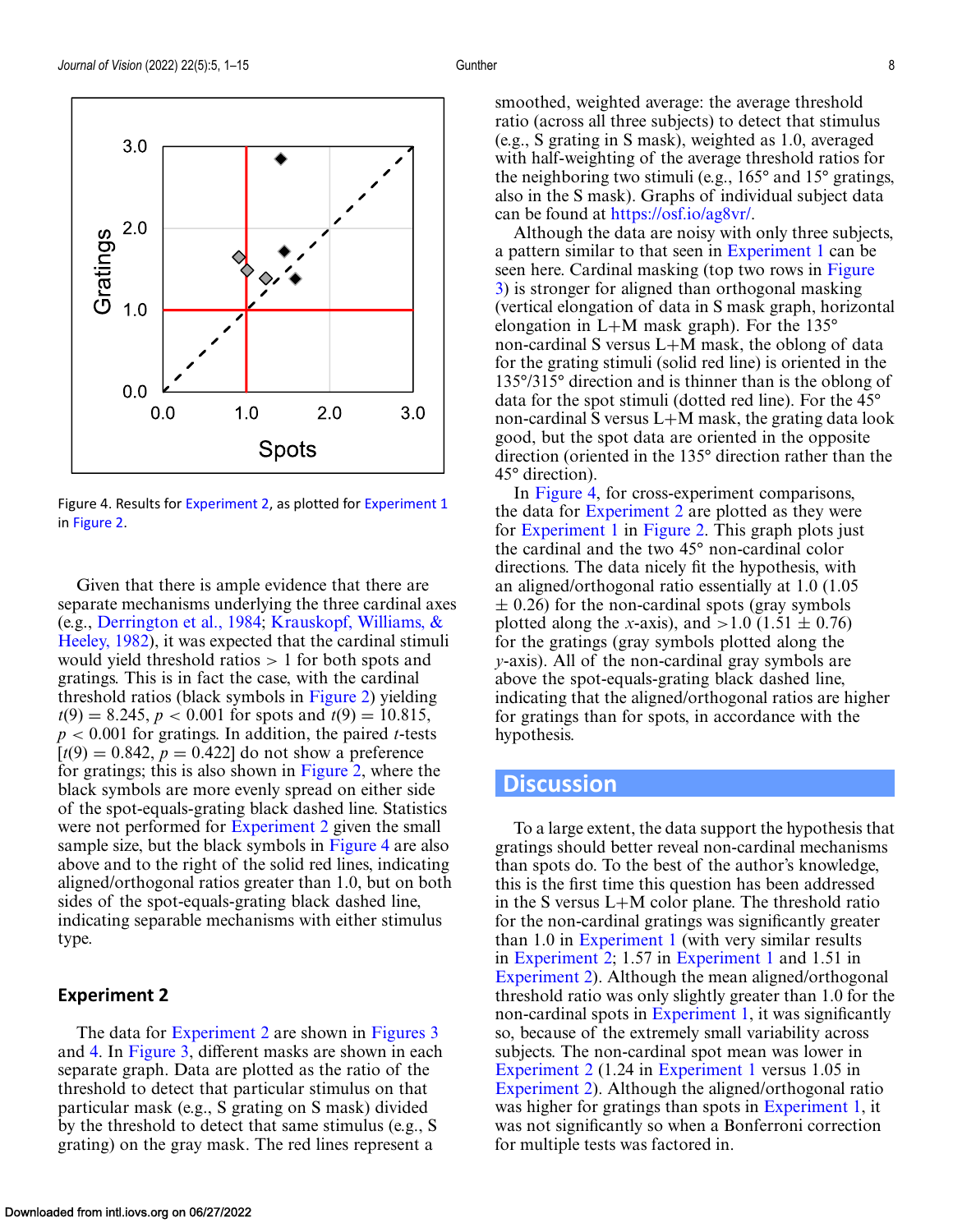The significant aligned/orthogonal ratios for non-cardinals with spot stimuli in [Experiment 1](#page-3-0) might be due to the low variability, thus increasing the *t*-value. Alternatively, this could be a reflection of the findings of [Tailby and colleagues \(2008\)](#page-10-0) that LGN S– neurons respond to a wide range of hues. A wide range would mean that these LGN neurons, which have circular receptive fields, are responding to non-cardinal colors.

The results for [Experiment 2](#page-5-0) are a bit weaker than those for [Experiment 1.](#page-3-0) This may be due to the weaker masks in [Experiment 2.](#page-5-0) Two subjects had masks at  $4.5\times$  threshold, but one subject was only able to get his S threshold low enough for a  $3\times$  mask, compared with  $5\times$  masks for [Experiment 1.](#page-3-0) There is a long history of masking experiments that varied the contrast of the masks (e.g., Legge  $& \text{Foley}, 1980$ ). At low mask contrasts there can even be an enhancement of performance, where thresholds are lower (sensitivity is higher) with low contrast masks, leading to what is known as a "dipper function" as mask contrast increases. Our masks, however, were not this low; none of the masked thresholds on aligned masks was lower than thresholds with the gray "mask".

[Wang, Richters, and Eskew \(2014\)](#page-11-0) and Vingrys and Mahon (1998) [have shown that S-cone increments](#page-11-0)  $(S+)$  are masked to a greater extent (by noise masks) of varying color) than are S-cone decrements (S–). In addition, [Gabree, Shepard, and Eskew \(2018\)](#page-9-0) showed that S-cone stimuli, either  $S+$  or  $S-$ , are masked to a greater extent by  $S+$  than  $S-$  pedestals. This might translate to greater masking of 45° non-cardinal (intense-bluish/dim-yellowish) than 135° non-cardinal [\(intense-yellowish/dim-bluish\) stimuli.](#page-11-0) Vingrys and Mahon (1998) also found stronger masking with luminance increments than decrements; they especially found that blue plus luminance increments showed large effects of aligned masking. Figure 5 shows the data from [Figure 2](#page-5-0) separately for each color axis tested. The results obtained in [Experiment 1](#page-3-0) of the current study thus align with these other studies, as 45° non-cardinal stimuli were more strongly masked by 45° masks than by 135° masks, as shown by an average aligned/orthogonal ratio greater than 1 in Figure 5 (intense-bluish/dim-yellowish diamonds above and to the right of the solid red lines). The 135° stimuli also show this pattern; aligned/orthogonal ratios  $\lt$  1 indicate stronger masking by 45° than 135°, although a smaller difference than for 45° stimuli, as shown by more of the intense-yellowish/dim-bluish diamonds being below and to the left of the solid red lines. In [Experiment 2](#page-5-0) [\(Figure 3\)](#page-6-0), the 45° mask did provide stronger masking than did the 135° mask, as seen in the graph where the mask versus unmasked thresholds are at higher multiples (axis bands being more tightly packed) on the 45° mask than the 135° mask; this is consistent with the results from the literature. However, in [Experiment 2](#page-5-0)



Figure 5. Results from [Experiment 1](#page-3-0) with each axis shown separately: S in blue/yellow squares, L+M in black/gray squares, 45° in intense-bluish/dim-yellowish diamonds, and 135° in intense-yellowish/dim-bluish diamonds. Other features are as described for [Figure 2.](#page-5-0)

there was stronger aligned than orthogonal masking for both 45° and 135° gratings, rather than 45° masks always yielding stronger masking. In addition, the spot stimuli on the 45° mask actually show the opposite tuning to that found by previous studies, as the 135° spots showed stronger masking than did the 45° spots.

A question could be raised that perception of both spot and grating stimuli begins in the eyes, and conscious perception occurs in the cortex; thus, processing of both stimulus types passes through both the LGN and cortex. Therefore, what does it mean that spots better stimulate the LGN and gratings better stimulate the cortex? [Stoughton and colleagues \(2012\)](#page-10-0) and [Gegenfurtner and Kiper \(1992\)](#page-10-0) both proposed that spots versus gratings were "more effective" at stimulating LGN versus cortical neurons. If "more effective" means that these neurons reduce noise better, and thus have a stronger signal-to-noise ratio, then a higher-up decision neuron could then listen to the signal strength coming from below (LGN and cortex) and base its decision on the strongest signal. This is analogous to maximum-likelihood decoder models (e.g., [Goris, Putzeys, Wagemans, & Wichmann, 2013\)](#page-10-0), with the decision neuron choosing the "loudest" response, but here choosing between LGN and cortical signals rather than between neurons responding to stimulus A versus stimulus B.

One further possible concern is that the noise dots (0.2° × 0.2° in [Experiment 1](#page-3-0) and 0.4° × 0.4° in [Experiment 2\)](#page-5-0) are closer to the 1 c/deg spatial frequency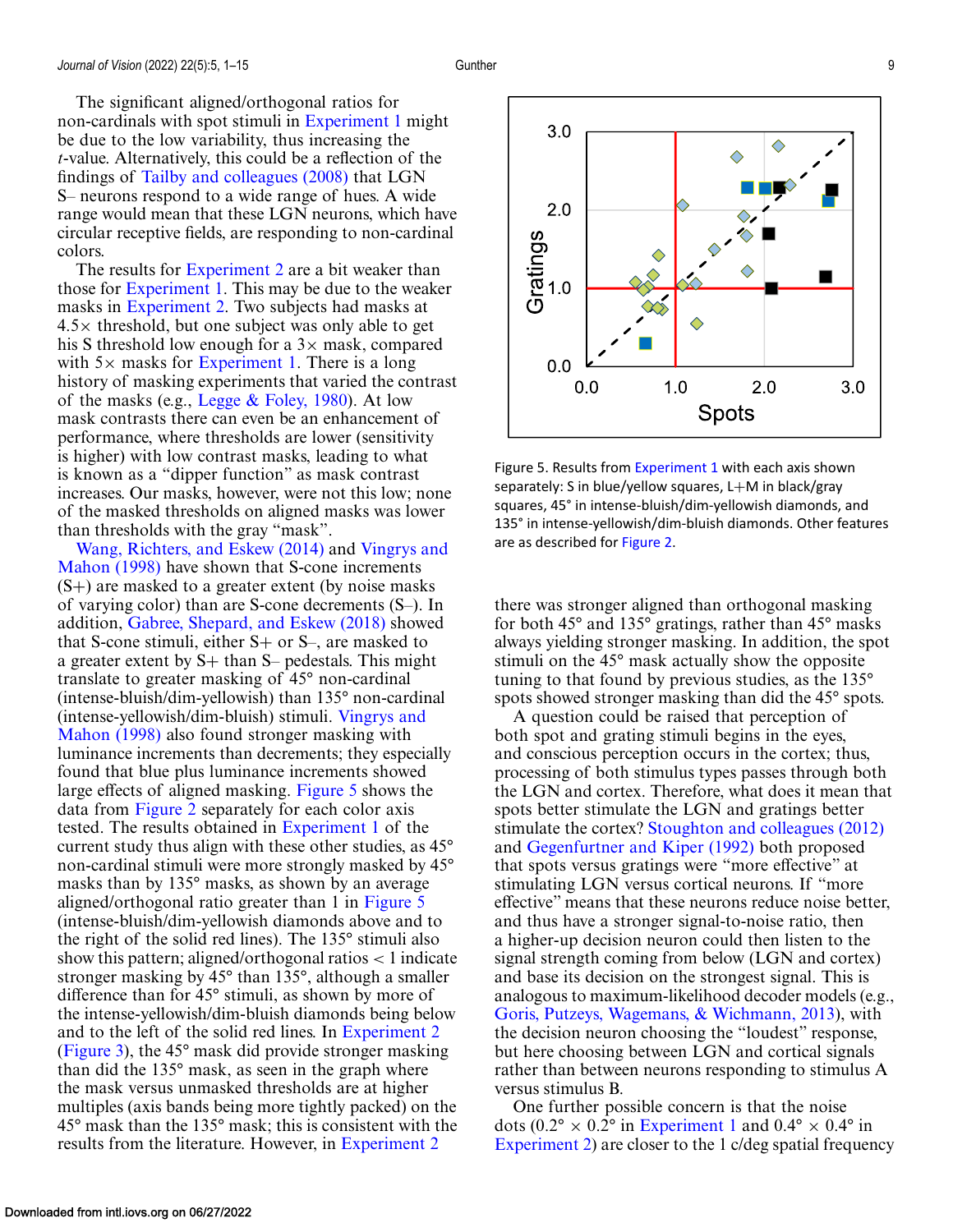<span id="page-9-0"></span>of the gratings (slightly more than one octave apart in [Experiment 1;](#page-3-0) close to the same width  $[0.4^{\circ}$  versus  $0.5^{\circ}$ for one phase of the grating] in [Experiment 2\)](#page-5-0) than they are to the spatial frequency of the spots (8° diameter; slightly above five octaves apart for [Experiment 1](#page-3-0) and slightly below five octaves for [Experiment 2\)](#page-5-0). This thus creates somewhat of a spatial frequency mask—in addition to a color mask—for the gratings but not the full-field spot stimuli. In [Experiment 1,](#page-3-0) the subjects did in fact have the most trouble obtaining thresholds for gratings when presented in aligned noise (in [Experiment 2](#page-5-0) the baseline thresholds were taken on [noise stimuli, not spots and gratings\). However,](#page-10-0) Legge and Foley (1980) found that masks that were an octave lower than target stimuli in spatial frequency were six times less potent maskers as when the mask and target stimuli matched in spatial frequency. Further, this potential spatial frequency mask is not expected to produce an artifact that would skew the data, because the comparisons in the current study are between the cardinal and non-cardinal masking effects within each stimulus type (spot versus grating), rather than across stimulus types.

In conclusion, as had been found in the isoluminant color plane [\(Stoughton et al., 2012\)](#page-10-0) and the L–M versus L+M color plane (Gegenfurtner  $\&$  Kiper, 1992), gratings do reveal non-cardinal mechanisms better than do spots in the S versus L+M color plane, as well.

*Keywords: non-cardinal color, cortex, lateral geniculate nucleus, psychophysics*

# **Acknowledgments**

Supported by a National Science Foundation grant (BCS-1753808). Any opinions, findings, and conclusions or recommendations expressed in this material are those of the author and do not necessarily reflect the views of the National Science Foundation. Help in data collection was provided by summer research interns Carson Powell (funded by the Eldon Parks Memorial Fund for support of student research in psychology) and Colby Dunigan, Jorge Rodriguez, Alex Naylor, and Isaac Temores (all funded by this National Science Foundation grant). Subject payments were provided by the National Science Foundation grant and the Daniel F. Evans Associate Professor in Social Science endowed fund. Open-access publication costs were also funded by this National Science Foundation grant.

Commercial relationships: none. Corresponding author: Karen L. Gunther. Email: guntherk@wabash.edu. Address: Psychology Department, Wabash College, Crawfordsville, IN, USA.

# **References**

- Blake, R., & Sekuler, R. (2006). *Perception* (5th ed.). Boston: McGraw Hill.
- Bone, R. A., Landrum, J. T., & Cains, A. (1992). Optical density spectra of the macular pigment *in vivo* and *in vitro*. *Vision Research, 32*(1), 105–110.
- Boynton, R. M., & Kaiser, P. K. (1968). Vision: The additivity law made to work for heterochromatic photometry with bipartite fields. *Science, 161*(3839), 366–368.
- Buck, S. L., Frome, F., & Boynton, R. M. (1977). Initial distinctness and subsequent fading of minimally distinct borders. *Journal of the Optical Society of America, 67*(8), 1126–1128.
- Conway, B. R., Chatterjee, S., Field, G. D., Horwitz, G. D., Johnson, E. N., Koida, K., & Mancuso, K. (2010). Advances in color science: From retina to behavior. *Journal of Neuroscience, 30*(45), 14955–14963, https: [//doi.org/10.1523/JNEUROSCI.4348-10.2010.](https://doi.org/10.1523/JNEUROSCI.4348-10.2010)
- Dalhaus, R. N., III, & Gunther, K. L. (2012). A tritan *Waldo* would be easier to detect in the periphery than a red/green one: Evidence from visual search. *Journal of the Optical Society of America A, 29*(2), A298–A305.
- Derrington, A. M., Krauskopf, J., & Lennie, P. (1984). Chromatic mechanisms in lateral geniculate nucleus of macaque. *Journal of Physiology, 357*, 241–265.
- DeValois, R. L., Cottaris, N. P., Elfar, S. D., Mahon, L. E., & Wilson, J. A. (2000). Some transformations of color information from lateral geniculate nucleus to striate cortex. *Proceedings of the National Academy of Sciences, USA, 97*(9), 4997– 5002, [https://doi.org/10.1073/pnas.97.9.4997.](https://doi.org/10.1073/pnas.97.9.4997)
- Dobkins, K. R., Gunther, K. L., & Peterzell, D. H. (2000). What covariance mechanisms underlie green/red equiluminance, luminance contrast sensitivity and chromatic (green/red) contrast sensitivity? *Vision Research, 40*(6), 613– 628.
- Eskew, R. T., Jr. (2009). Higher order color mechanisms: A critical review. *Vision Research, 49*(22), 2686–2704.
- Eskew, R. T., Jr., Newton, J. R., & Giulianini, F. (2001). Chromatic detection and discrimination analyzed by a Bayesian classifier. *Vision Research, 41*(7), 893–909.

Gabree, S. H., Shepard, T. G., & Eskew, R. T., Jr. (2018). Asymmetric high-contrast masking in S cone increment and decrement pathways. *Vision Research, 151*, 61–68, [https://doi.org/10.1016/j.visres.2017.06.017.](https://doi.org/10.1016/j.visres.2017.06.017)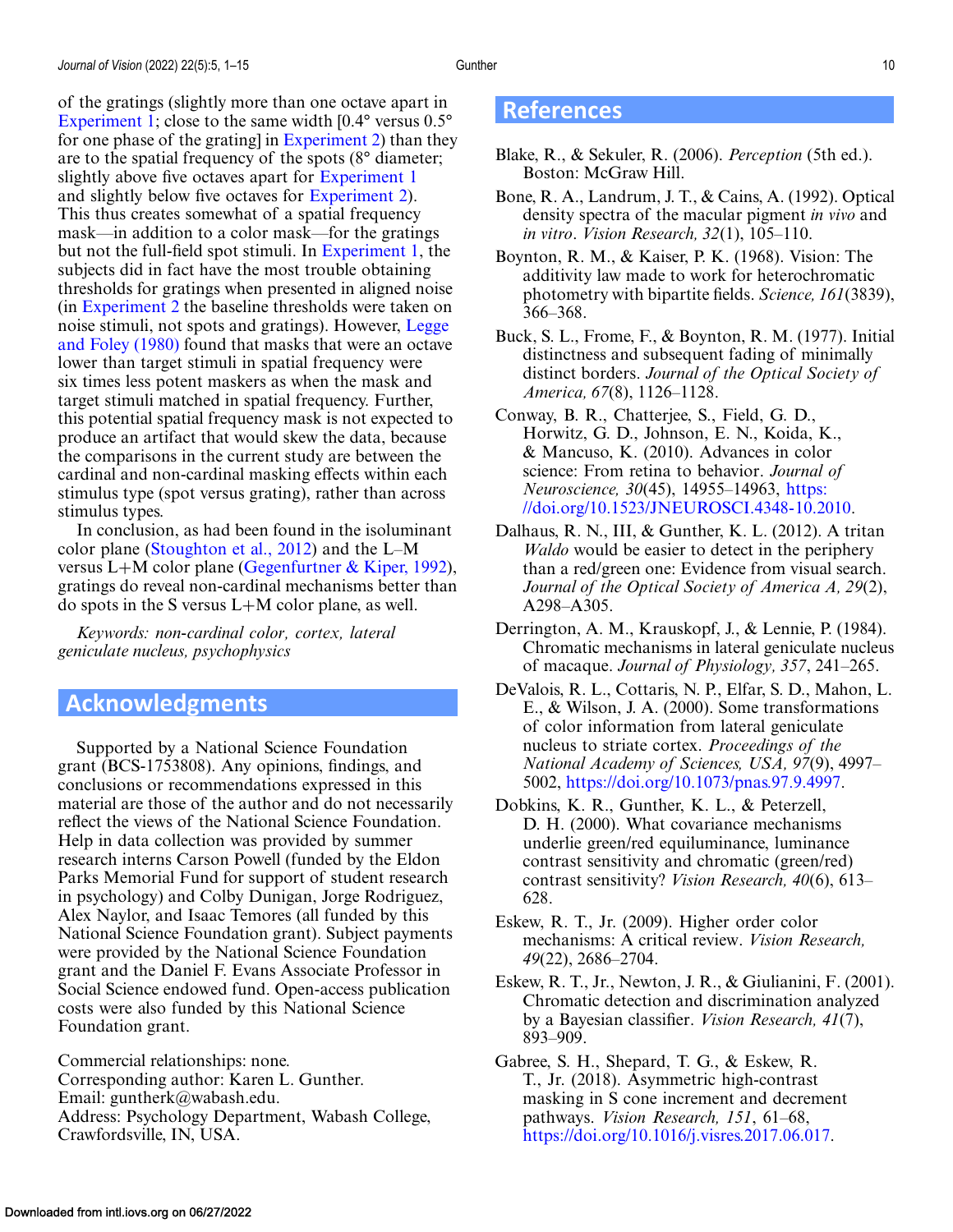<span id="page-10-0"></span>Gegenfurtner, K. R., & Kiper, D. C. (1992). Contrast detection in luminance and chromatic noise. *Journal of the Optical Society of America A, 9*(11), 1880–1888.

- Giulianini, F., Eskew, R. T., &, Jr. (1998). Chromatic masking in the (delta L/L, delta M/M) plane of cone-contrast space reveals only two detection mechanisms. *Vision Research, 38*(24), 3913–3926, [https://doi.org/10.1016/s0042-6989\(98\)00068-6.](https://doi.org/10.1016/s0042-6989(98)00068-6)
- Goris, R. L. T., Putzeys, T., Wagemans, J., & Wichmann, F. A. (2013). A neural population model for visual pattern detection. *Psychological Review, 120*(3), 472–496, [https://doi.org/10.1037/a0033136.](https://doi.org/10.1037/a0033136)
- Gunther, K. L. (2014a). Non-cardinal color mechanism strength differs across color planes but not across subjects. *Journal of the Optical Society of America A, 31*(4), A293–A302.
- Gunther, K. L. (2014b). Non-cardinal color perception across the retina: Easy for orange, hard for burgundy and sky blue. *Journal of the Optical Society of America A, 31*(4), A274–A282.
- Gunther, K. L., & Dobkins, K. R. (2003). Independence of mechanisms tuned along cardinal and noncardinal axes of color space: Evidence from factor analysis. *Vision Research, 43*(6), 683–696.
- Gunther, K. L., & Downey, C. O. (2016). Influence of stimulus size on revealing non-cardinal color mechanisms. *Vision Research, 127*, 57–66.
- Hansen, T., & Gegenfurtner, K. R. (2006). Higher level chromatic mechanisms for image segmentation. *Journal of Vision, 6*(3), 239–259, [https://doi.org/10.1167/6.3.5.](https://doi.org/10.1167/6.3.5)
- Hansen, T., & Gegenfurtner, K. R. (2013). Higher order color mechanisms: Evidence from noise-masking experiments in cone contrast space. *Journal of Vision, 13*(1):26, 1–21, [https://doi.org/10.1167/13.1.26.](https://doi.org/10.1167/13.1.26)
- Ives, H. E. (1912). Studies in the photometry of lights of different colours - IV. The addition of luminosities of different colour. *Philosophical Magazine, 24*(144), 845–853.
- Krauskopf, J., & Gegenfurtner, K. (1992). Color discrimination and adaptation. *Vision Research, 32*(11), 2165–2175.
- Krauskopf, J., Williams, D. R., & Heeley, D. W. (1982). Cardinal directions of color space. *Vision Research, 22*(9), 1123–1131.
- Krauskopf, J., Wu, H. J., & Farell, B. (1996). Coherence, cardinal directions and higher-order mechanisms. *Vision Research, 36*(9), 1235–1245.
- Legge, G. E., & Foley, J. M. (1980). Contrast masking in human vision. *Journal of the Optical Society of America, 70*(12), 1458–1471.
- Li, A., & Lennie, P. (1997). Mechanisms underlying segmentation of colored textures. *Vision Research, 37*(1), 83–97.
- Li, R., Polat, U., Makous, W., & Bavelier, D. (2009). Enhancing the contrast sensitivity function through action video game training. *Nature Neuroscience, 12*(5), 549–551. [https://doi.org/10.1038/nn.2296.](https://doi.org/10.1038/nn.2296)
- MacLeod, D. I. A., & Boynton, R. M. (1979). Chromaticity diagram showing cone excitation by stimuli of equal luminance. *Journal of the Optical Society of America, 69*(8), 1183–1186.
- Parry, N. R. A., & Robson, A. G. (2012). Optimization of large field tritan stimuli using concentric isoluminant annuli. *Journal of Vision, 12*(12):11 1–13 [https://doi.org/10.1167/12.12.11.](https://doi.org/10.1167/12.12.11)
- Sankeralli, M. J., & Mullen, K. T. (1997). Postreceptoral chromatic detection mechanisms revealed by noise masking in three-dimensional cone contrast space. *Journal of the Optical Society of America A, 14*(10), 2633–2646.
- Smith, V. C., & Pokorny, J. (1975). Spectral sensitivity of the foveal cone photopigments between 400 and 500 nm. *Vision Research, 15*(2), 161–171.
- Smith, V. C., & Pokorny, J. (1995). Chromaticdiscrimination axes, CRT phosphor spectra, and individual variation in color vision. *Journal of the Optical Society of America A, 12*(1), 27–35.
- Smith, V. C., Pokorny, J., & Pass, A. S. (1985). Color-axis determination on the Farnsworth-Munsell 100-hue test. *American Journal of Ophthalmology, 100*(1), 176–182.
- Smithson, H. E. (2014). S-cone psychophysics. *Visual Neuroscience, 31*(2), 211–225, https: [//doi.org/10.1017/S0952523814000030.](https://doi.org/10.1017/S0952523814000030)
- Stockman, A. (2019). Cone fundamentals and CIE standards. *Current Opinion in Behavioral Sciences, 30*, 87–93.
- Stockman, A., & Sharpe, L. T. (2000). The spectral sensitivities of the middle- and long-wavelengthsensitive cones derived from measurements in observers of known genotype. *Vision Research, 40*(13), 1711–1737.
- Stoughton, C. M., Lafer-Sousa, R., Gagin, G., & Conway, B. R. (2012). Psychophysical chromatic mechanisms in macaque monkey. *Journal of Neuroscience, 32*(43), 15216–15226, https: [//doi.org/10.1523/JNEUROSCI.2048-12.2012.](https://doi.org/10.1523/JNEUROSCI.2048-12.2012)
- Tailby, C., Solomon, S. G., & Lennie, P. (2008). Functional asymmetries in visual pathways carrying S-cone signals in macaque. *Journal*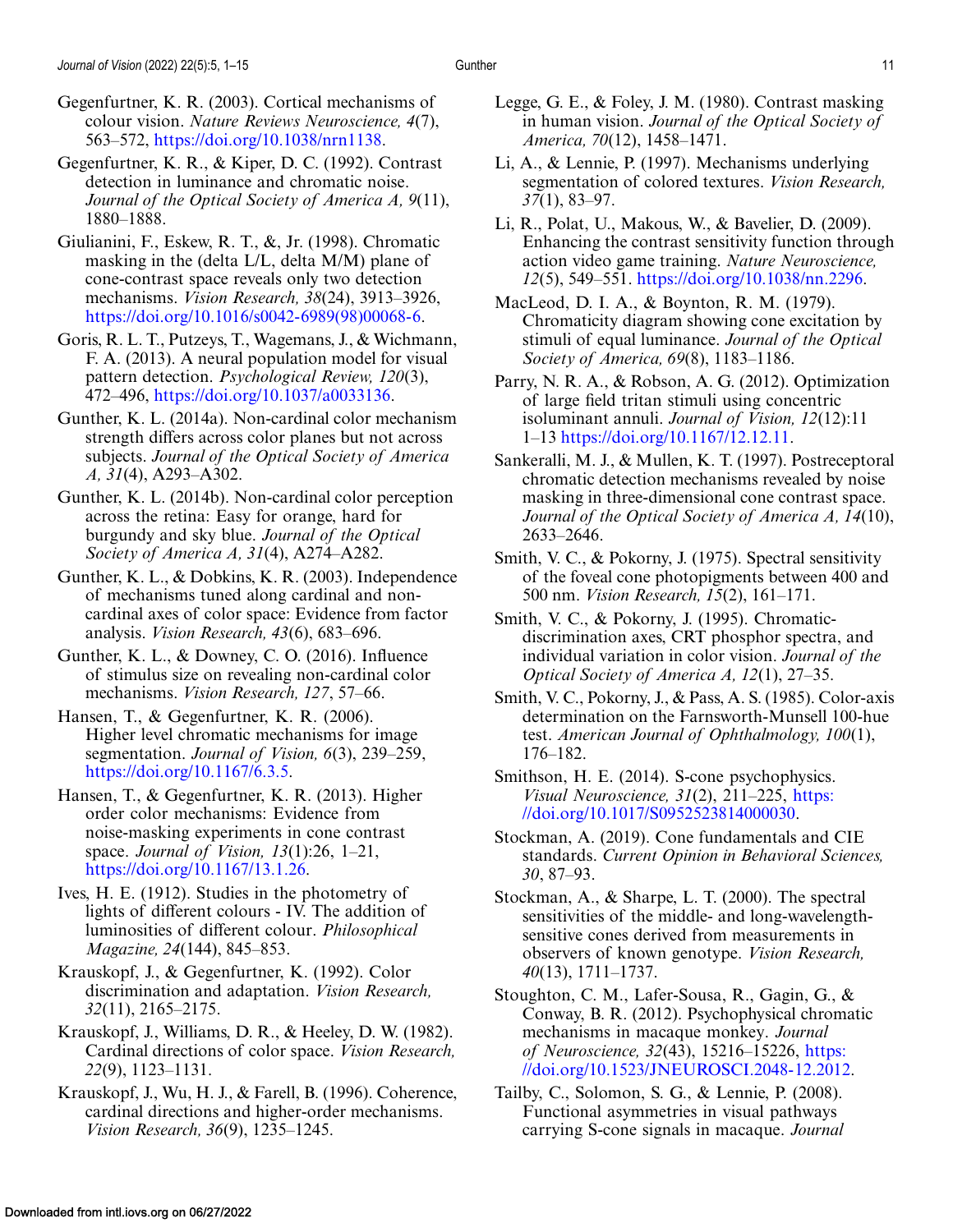<span id="page-11-0"></span>*of Neuroscience, 28*(15), 4078–4087, https: [//doi.org/10.1523/JNEUROSCI.5338-07.2008.](https://doi.org/10.1523/JNEUROSCI.5338-07.2008)

- Tansley, B. W., & Boynton, R. M. (1978). Chromatic border perception: The role of red- and green-sensitive cones. *Vision Research, 18*(6), 683–697.
- Travis, D. (1991). *Effective colour displays: Theory and practice (computers and people)*. New York: Academic Press.
- Vingrys, A. J., & Mahon, L. E. (1998). Color and luminance detection and discrimination asymmetries and interactions. *Vision Research, 38*(8), 1085–1095.
- Wang, Q., Richters, D. P., & Eskew, R. T., Jr. (2014). Noise masking of S-cone increments and decrements. *Journal of Vision, 14*(13):8, 1–17, [https://doi.org/10.1167/14.13.8.](https://doi.org/10.1167/14.13.8)
- Webster, M. A., Miyahara, E., Malkoc, G., & Raker, V. E. (2000). Variations in normal color vision. I. Cone-opponent axes. *Journal of the Optical Society of America A, 17*(9), 1535–1544, [https://doi.org/10.1364/josaa.17.001535.](https://doi.org/10.1364/josaa.17.001535)
- Webster, M. A., & Mollon, J. D. (1994). The influence of contrast adaptation on color appearance. *Vision Research, 34*(15), 1993–2020.
- Wool, L. E., Packer, O. S., Zaidi, Q., & Dacey, D. M. (2019). Connectomic identification and three-dimensional color tuning of S-OFF midget ganglion cells in the primate retina. *Journal of Neuroscience, 39*(40), 7893–7909, https: [//doi.org/10.1523/JNEUROSCI.0778-19.2019.](https://doi.org/10.1523/JNEUROSCI.0778-19.2019)
- Wooten, B. R., & Hammond, B. R., Jr. (2005). Spectral absorbance and spatial distribution of macular pigment using heterochromatic flicker photometry. *Optometry & Vision Science, 82*(5), 378–386.

# **Appendix A: Creation of non-cardinal colors in Macleod-Boynton color space [\(Experiment 1\)](#page-3-0)**

Equal threshold space was created by determining the number of multiples of thresholds that fit into 100% for the less-sensitive cardinal axis (e.g., subject CKD's S spot threshold was 14.89 and L+M spot threshold was 2.31, yielding a maximum multiple of 6.7). For the intense-bluish pole of the 45° S versus L+M non-cardinal stimulus, the S coordinate was set to .028 for CKD (maximum for the S coordinate). The L+M coordinate was set to 27.7 cd/m<sup>2</sup>: 24 cd/m<sup>2</sup> L+M coordinate for mean white  $+$  (2.31 threshold

 $\times$  6.7 multiple/100)  $\times$  24 cd/m<sup>2</sup> L+M extent from mean white to white pole  $-0.01$  cd/m<sup>2</sup> adjustment for his isoluminance setting. Analogous computations were performed for the other poles of the 45°/135° non-cardinal stimuli.

# **Appendix B: Stimulus set-up in DKL color space [\(Experiment 2\)](#page-5-0)**

Because of the change in equipment between [Experiments 1](#page-3-0) and [2,](#page-5-0) in [Experiment 2](#page-5-0) the stimuli were created in DKL color space (Derrington et [al., 1984\) using the Cambridge Research Systems](#page-9-0) demoGetColourTrivalRGBfromDKL function and inserting the spectra from the lab's specific  $Display++$ that were measured with the PR-655, convolved with the [Stockman and Sharpe \(2000\)](#page-10-0) 2° cone fundamentals. The 2° fundamentals were chosen over the 10° fundamentals because, although the stimuli are embedded in a 20°  $\times$  10 $\degree$  horizontal rectangular noise mask, subjects are assumed to have frequently foveated the stimuli. In determining the 10° cone fundamentals, Stockman and Sharpe's subjects were instructed to attend to 10°, not to the fovea [\(Stockman, 2019\)](#page-10-0). The DKL color space coordinates are radius (contrast or saturation), azimuth (hue), and elevation (luminance); the color coordinates for each cardinal axis are presented in [Table 2.](#page-12-0) These CIE coordinates are the mean PR-655 measurements across seven readings taken across the span of subject testing. The radii are limited by being able to test subjects at the large range of luminance values needed for the non-cardinal stimuli. The background gray was set to 0.5, 0.5, 0.5 in RGB space to maximize the size of the gamut.

# **Individualization of S-axis azimuth**

Variations in macular pigment have been shown to affect the azimuth of the S color axis (Smith  $&$  Pokorny, 1995; Webster, Miyahara, Malkoc, & Raker, 2000), in addition to affecting isoluminance as mentioned in [Experiment 1.](#page-3-0) Due to these individual differences, the azimuth of the S stimulus (the tilt within the chromatic plane of DKL space; colored in [Figure 1\)](#page-1-0) was set individually for each subject (an additional control over that done in [Experiment 1\)](#page-3-0).

#### *Stimuli*

The stimuli consisted of horizontally abutting S+ and S–  $4^{\circ} \times 4^{\circ}$  squares, centered vertically and horizontally on the monitor and presented on a mean gray background (see [Table 2](#page-12-0) for color coordinates; radius was set to 0.1 for determining the S-axis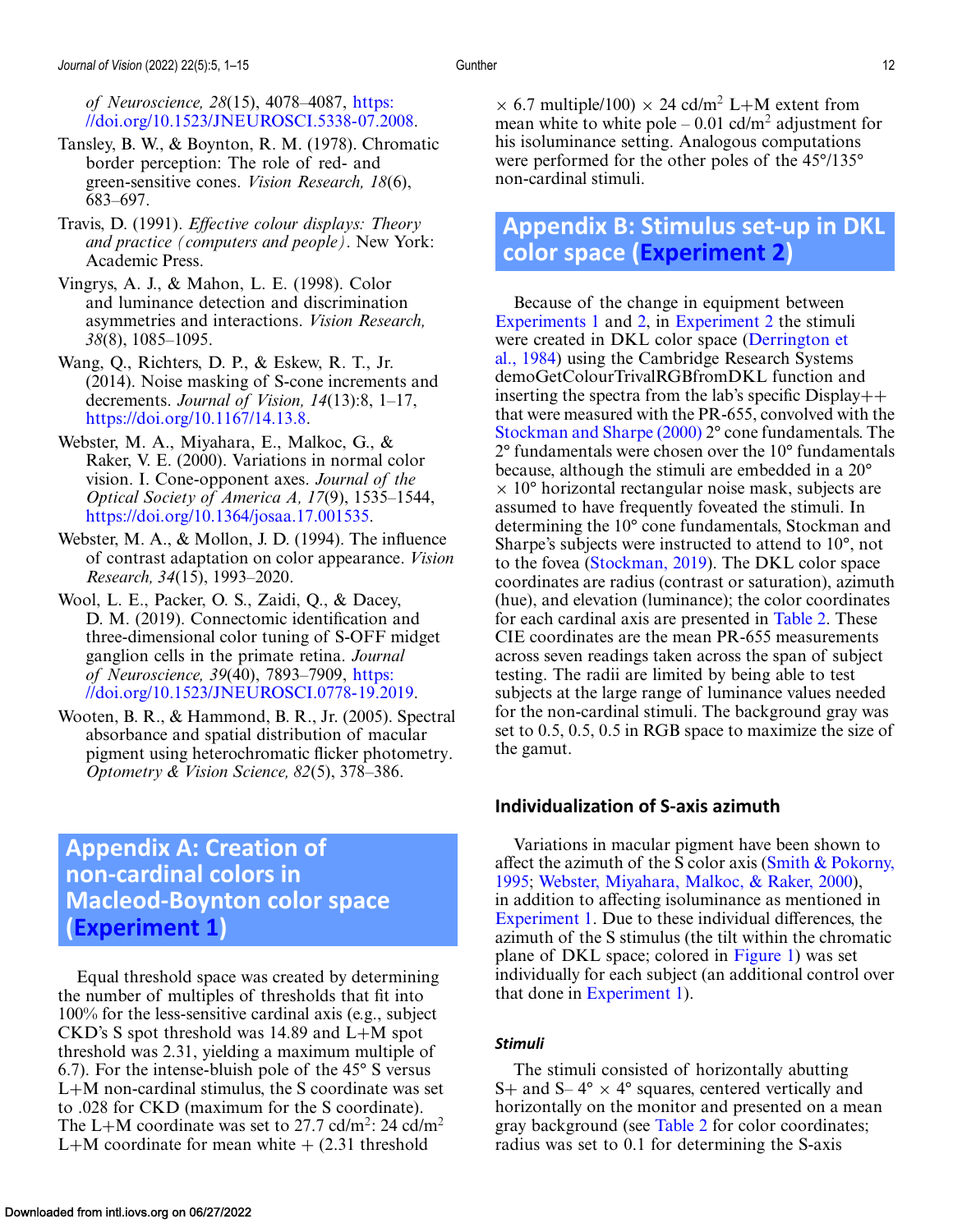<span id="page-12-0"></span>

| Color           | <b>DKL Coordinates</b> |         |           | <b>CIE Coordinates</b> |        |                   |
|-----------------|------------------------|---------|-----------|------------------------|--------|-------------------|
|                 | Radius                 | Azimuth | Elevation | x                      |        | cd/m <sup>2</sup> |
| $S+$ (bluish)   | 0.3                    | 270     | 0         | 0.2867                 | 0.2813 | 60.59             |
| S-(yellowish)   | 0.3                    | 90      | 0         | 0.3595                 | 0.4683 | 61.33             |
| $-L-M$ (black)  | $-0.25$                | 180     | 90        | 0.3159                 | 0.3553 | 46.12             |
| $L+M$ (white)   | 0.25                   | 180     | 90        | 0.3147                 | 0.3501 | 76.10             |
| Gray background | 0                      | 180     | 90        | 0.3150                 | 0.3532 | 61.15             |

Table 2. Coordinates of cardinal stimuli, [Experiment 2.](#page-5-0)

azimuth). On each trial, the azimuth started at a random tilt between 265°/85° (S+/S–) and 275°/95°. On odd trials, the stimuli started with S+ on the left; even trials started with S– on the left. Borders have been shown to fade upon fixation, especially borders along the S-axis (Buck, Frome,  $\&$  Boynton, 1977); thus, if the subject paused on making adjustments, the colors of the stimuli swapped sides every two seconds.

#### *Procedure*

Minimally distinct border (MDB) (Boynton  $\&$ [Kaiser, 1968\) was used to adjust the azimuth of](#page-9-0) the S stimulus, as per [Parry and Robson \(2012\);](#page-10-0) see also [Tansley and Boynton \(1978\)](#page-11-0) for the application of MDB for defining the S-axis (i.e., the tritanopic confusion line). Subjects adjusted the azimuth of the stimulus by pressing buttons on the CB6 Push Button Response Box that allowed for coarse (1° azimuth) or fine (0.333° azimuth) adjustments. A separate CB6 button was used to enter the response. Subjects completed 20 trials. If the standard deviation of the settings was greater than 2° azimuth, more trials were run until the most recent 20 trials met the criterion. The average azimuth was calculated on only the most recent 20 trials. All remaining portions of the experiment were conducted with stimuli presented at each subject's individually determined S-axis azimuth.

#### **Determining isoluminance**

#### *Stimuli*

The same stimuli used in [Experiment 1](#page-3-0) were used here, with the exceptions of being created in DKL color space rather than MacLeod-Boynton color space, at an average luminance of  $60 \text{ cd/m}^2$  rather than 24  $cd/m<sup>2</sup>$ , and the Gaussian-filtered sine wave gratings had a standard deviation of 2 rather than 1 to increase the apparent size of the stimuli in order to facilitate obtaining contrast thresholds. Colors were as shown in Table 2, but with the S radius at 0.1.

#### *Procedure*

As in [Experiment 1,](#page-3-0) HFP was used to determine the isoluminance of the S cardinal axis. Subjects adjusted

the elevation of the two phases of the stimulus (e.g., S+ and S–) until the flicker appeared minimal. Buttons on the CB6 Push Button Response Box allowed for coarse ( $1^{\circ}$  elevation for S) or fine (0.2° elevation for S) adjustments. As the subject increased the luminance of one phase, the other decreased by the same amount, keeping the mean luminance equal to the background (at  $0^{\circ}$  elevation, approximately 60 cd/m<sup>2</sup>). A separate CB6 button was used to enter the response. As in [Experiment 1,](#page-3-0) subjects completed 20 trials. If the standard deviation of the settings was greater than 2° elevation for S stimuli, more trials were run until the most recent 20 trials met the criterion. The average elevation was calculated on only the most recent 20 trials. All remaining portions of the experiment were conducted with stimuli presented at each subject's individually determined elevation.

### **Determining cardinal contrast mask thresholds**

#### *Stimuli*

These thresholds were used to both set the non-cardinal stimulus colors and to present the noise masks at  $4.5\times$  or  $3\times$  each subject's threshold. (4.5 $\times$  for KLG and NHJ,  $3\times$  for IT, who had difficulty getting his thresholds low enough for a  $4.5\times$  mask.) These thresholds were determined on noise mask stimuli. The stimuli consisted of  $10^{\circ} \times 10^{\circ}$  squares comprised of  $0.4^{\circ} \times 0.4^{\circ}$  white noise squares varying between the two endpoints of the color axis being tested (e.g., varying between S+ and S–). The stimuli appeared 4° to the left or right of the central fixation dot. In the noise masking (described below), the spot or grating stimuli were presented on alternate refreshes of the monitor, thus halving the perceived contrast of the stimuli. For this reason, the cardinal noise mask thresholds were determined with the cardinal noise masks presented on alternate refreshes with a background gray mask.

#### *Procedure*

The same procedure that was used in [Experiment 1](#page-3-0) to determine contrast thresholds was used in [Experiment 2.](#page-5-0)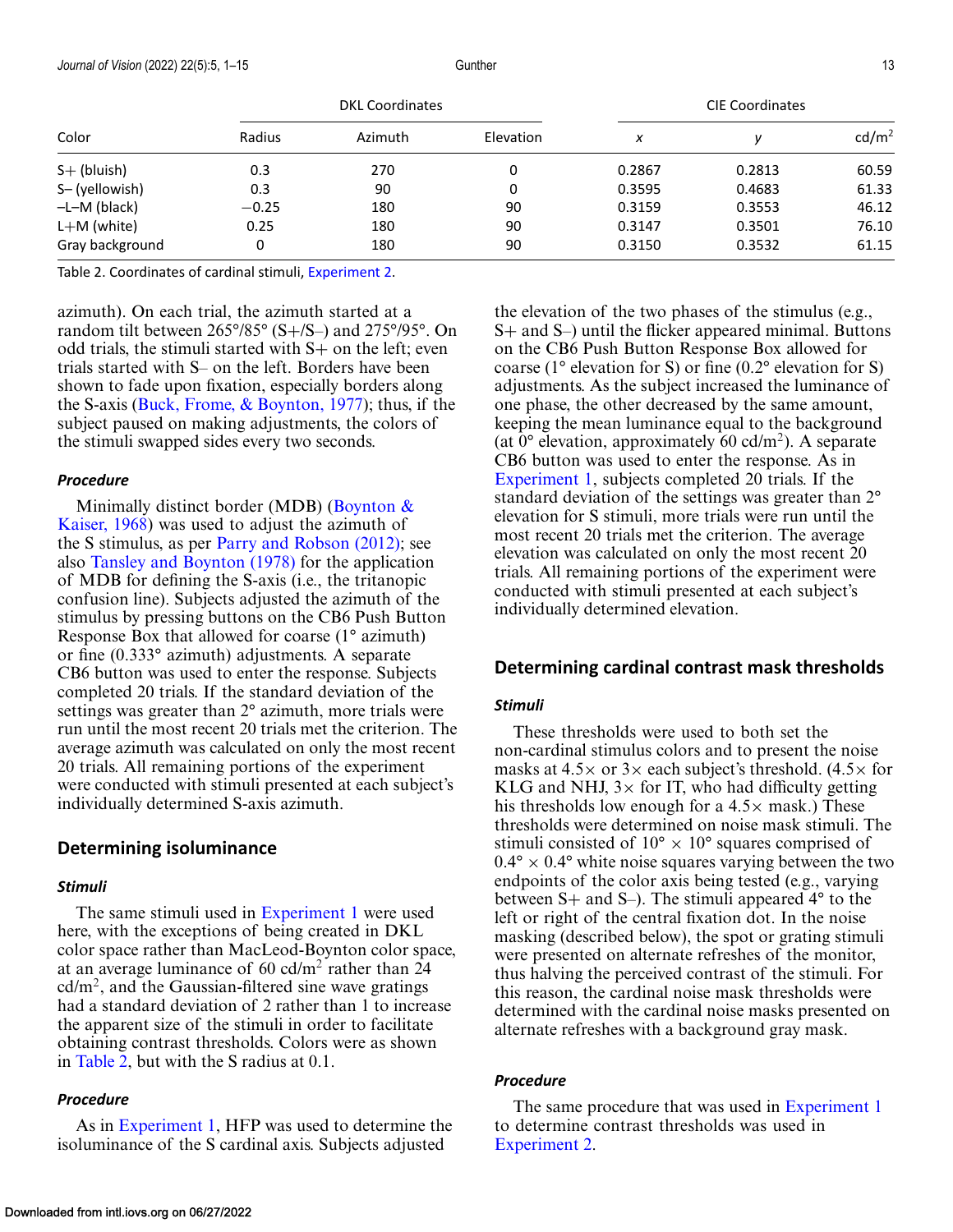# **Individualizing non-cardinal colors**

Non-cardinal stimuli were created in equal threshold space for each subject individually, based on the cardinal color noise mask thresholds. Ten non-cardinal directions in each color plane, at 15° increments, were set for subject KLG; six non-cardinal directions in each color plane, at 22.5° increments, were set for the other two subjects. Cambridge Research Systems has created the DKL space such that, when the elevation is 90, the stimulus will be achromatic. The radius then defines how bright white (positive radii) or dark black (negative radii) the stimulus will be. This means that luminance for the luminance axis is adjusted by manipulating radius, but luminance for the chromatic axes is adjusted by manipulating elevation. In order to be able to create the non-cardinal axes in the S versus L+M color plane, a common metric for luminance was required. This was performed by measuring the luminance of the stimuli with a PR-655 photometer, calculating the needed luminance adjustment for each non-cardinal axis, then converting back to degrees elevation to create the stimuli in DKL space. The relationship between radius and luminance (in  $\text{cd/m}^2$ , as measured by the PR-655) for the luminance stimuli was linear  $(r^2 =$ 0.9984). However, the relationship between degree elevation and luminance for the chromatic stimuli was nonlinear. The best fit (operationalized as the highest *r*<sup>2</sup>) for the relationship between degrees elevation and luminance (measured with the PR-655, averaged across four days of repeated measurements) was a third-order polynomial ( $r^2 = 0.9987$ ).

To create the non-cardinal stimuli, first the luminance of the luminance stimuli was measured with the PR-655, from a radius of  $-0.25$  to  $+0.25$ , on four separate days; the measurements were highly consistent across days. To figure out how much luminance to add to create each non-cardinal color, first the number of multiples of the S threshold that fit into 100% contrast were calculated (e.g., for KLG, with an S mask threshold of 20.63, this yielded a multiple of 4.85). To create equal threshold space, the luminance radius corresponding to 4.85 times the luminance mask threshold was calculated. For example, KLG's luminance threshold was 4.46% of maximum, or a radius of 0.011; when scaled up by 4.85 times, this corresponded to a radius of 0.054. The luminance (in  $\text{cd/m}^2$ ) corresponding to this radius was then calculated from the linear relationship between radius and measured luminance (e.g., for KLG this yielded a luminance change of 3.35 cd/m<sup>2</sup>). This can be thought of as the *y*-axis, with the S threshold forming the *x*-axis. The percent luminance change required for each non-cardinal direction (e.g., 15° intense S) was calculated from the sine of the angle (e.g.,  $\sin[15^\circ]\sin[90^\circ] = 25.88\%$ ) and added to the mean luminance for S. For example, for KLG,  $0.2588 \times 3.35$ 

+ 60.60 cd/m<sup>2</sup> mean S = 61.47 cd/m<sup>2</sup>; note that this mean S luminance differs slightly from that in Table [2, as this reading was taken on a different day. The](#page-12-0) desired 61.47 cd/m<sup>2</sup> for KLG's 15° intense bluish  $(S+)$ stimulus was plugged into the third-order polynomial to determine the degrees elevation. Before determining the degrees elevation required for the non-cardinal stimuli, the required non-cardinal luminance setting was adjusted by the luminance change due to the isoluminant setting. The third-order polynomial was again used now to determine the luminance adjustment  $(in \text{ }cd/m^2)$  corresponding to the psychophysically determined isoluminant elevation adjustment (e.g., KLG's S+ isoluminant adjustment of −0.13° elevation translated to  $-0.331$  cd/m<sup>2</sup>). This adjustment was scaled for the non-cardinal degree elevation (e.g., 15° non-cardinal =  $0.2588 \times [-0.331] = -0.0086$  cd/m<sup>2</sup>). Correcting the above-calculated luminance change for the 15° intense S stimulus with this isoluminance adjustment yielded the final luminance for the 15° intense S stimulus (e.g.,  $61.46$  cd/m<sup>2</sup> for KLG), and thus a final 15° intense S degree elevation of 2.04°. A similar procedure was used to create the other non-cardinal stimuli in equal-threshold space.

These non-cardinal color coordinates were then used to create the 45° and 135° noise masks and the spot and grating stimuli so that all three stimulus types would have the same chromaticity at each direction in color space, enhancing the ability of the masks to mask the stimuli. Thresholds to detect the noise masks were psychophysically measured for the 45° and 135° non-cardinal directions, so that the masks could be presented at 3 times or 4.5 times (depending on the subject) each subject's threshold in the noise masking procedure below.

# **Noise masking**

### *Stimuli*

The target stimuli consisted of the two cardinal directions and ten non-cardinal directions spaced every 15° in the color plane (for KLG), or two cardinal plus six non-cardinal directions spaced every 22.5° (for the other two subjects). The radius for each color direction was set to slightly under the maximum possible for each color. The same 8° diameter, 1-c/deg sine wave grating, and 8° diameter spot used in [Experiment 1](#page-3-0) were used here, with the exception of the Gaussian filter standard deviation being increased to 2, as for determining isoluminance above.

The same noise mask that was used above for determining the cardinal contrast mask thresholds was used here. The noise masks were from the two cardinal and two 45°/135° non-cardinal directions that were used in [Experiment 1,](#page-3-0) plus a gray baseline mask (same color